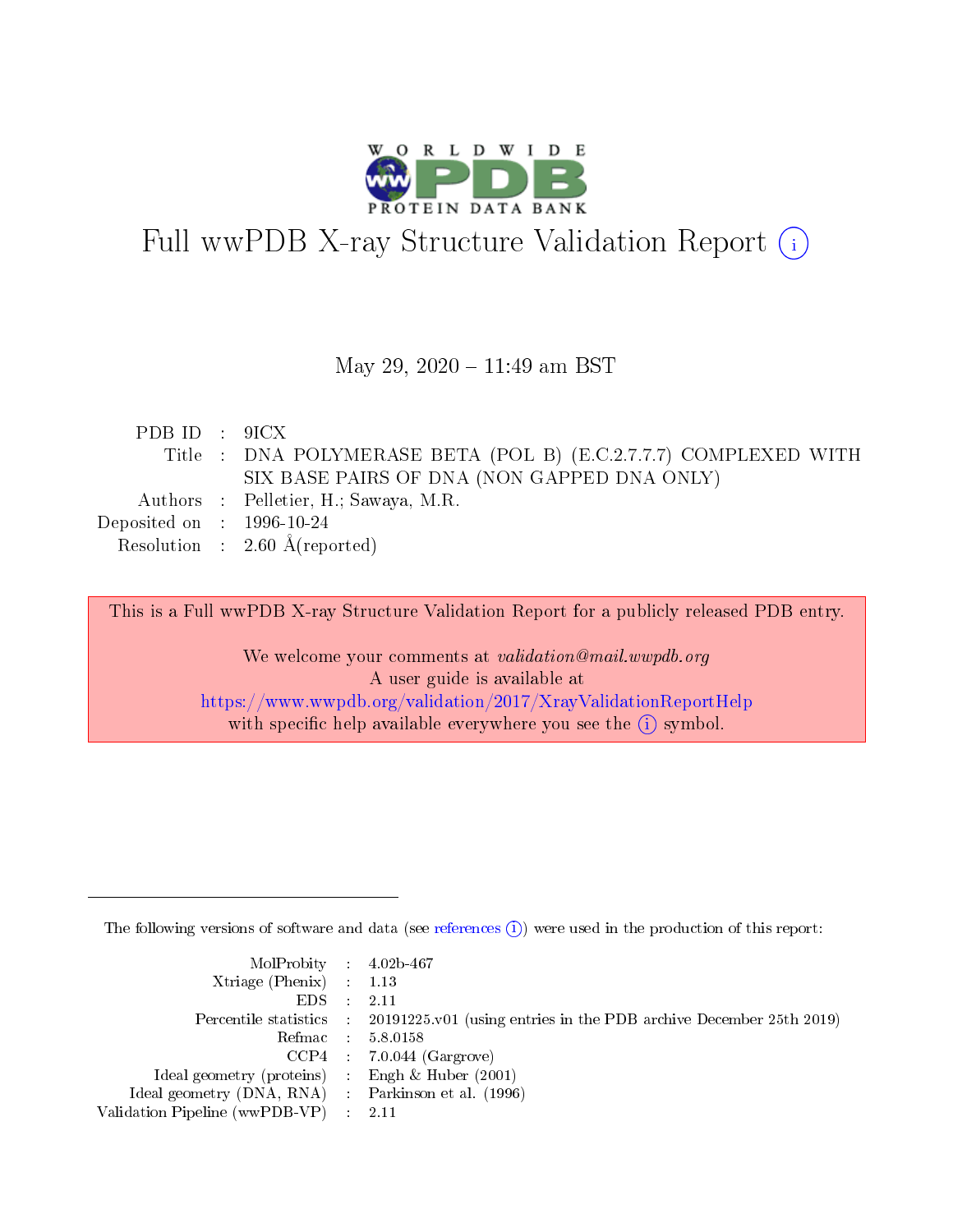# 1 [O](https://www.wwpdb.org/validation/2017/XrayValidationReportHelp#overall_quality)verall quality at a glance  $(i)$

The following experimental techniques were used to determine the structure: X-RAY DIFFRACTION

The reported resolution of this entry is 2.60 Å.

Percentile scores (ranging between 0-100) for global validation metrics of the entry are shown in the following graphic. The table shows the number of entries on which the scores are based.



| Metric                | Whole archive<br>$(\#\mathrm{Entries})$ | Similar resolution<br>$(\#\text{Entries}, \text{resolution range}(\text{\AA}))$ |
|-----------------------|-----------------------------------------|---------------------------------------------------------------------------------|
| Clashscore            | 141614                                  | $3518(2.60-2.60)$                                                               |
| Ramachandran outliers | 138981                                  | $3455(2.60-2.60)$                                                               |
| Sidechain outliers    | 138945                                  | $3455(2.60-2.60)$                                                               |
| RSRZ outliers         | 127900                                  | $3104(2.60-2.60)$                                                               |

The table below summarises the geometric issues observed across the polymeric chains and their fit to the electron density. The red, orange, yellow and green segments on the lower bar indicate the fraction of residues that contain outliers for  $\geq=3$ , 2, 1 and 0 types of geometric quality criteria respectively. A grey segment represents the fraction of residues that are not modelled. The numeric value for each fraction is indicated below the corresponding segment, with a dot representing fractions  $\epsilon=5\%$  The upper red bar (where present) indicates the fraction of residues that have poor fit to the electron density. The numeric value is given above the bar.

| Mol |   | $\sqrt{\phantom{a}}$ Chain $\sqrt{\phantom{a}}$ Length | Quality of chain |     |     |  |
|-----|---|--------------------------------------------------------|------------------|-----|-----|--|
|     | m |                                                        | 50%              |     | 50% |  |
|     |   |                                                        | 50%              |     | 50% |  |
|     |   | 335                                                    | 27%              | 47% | 20% |  |

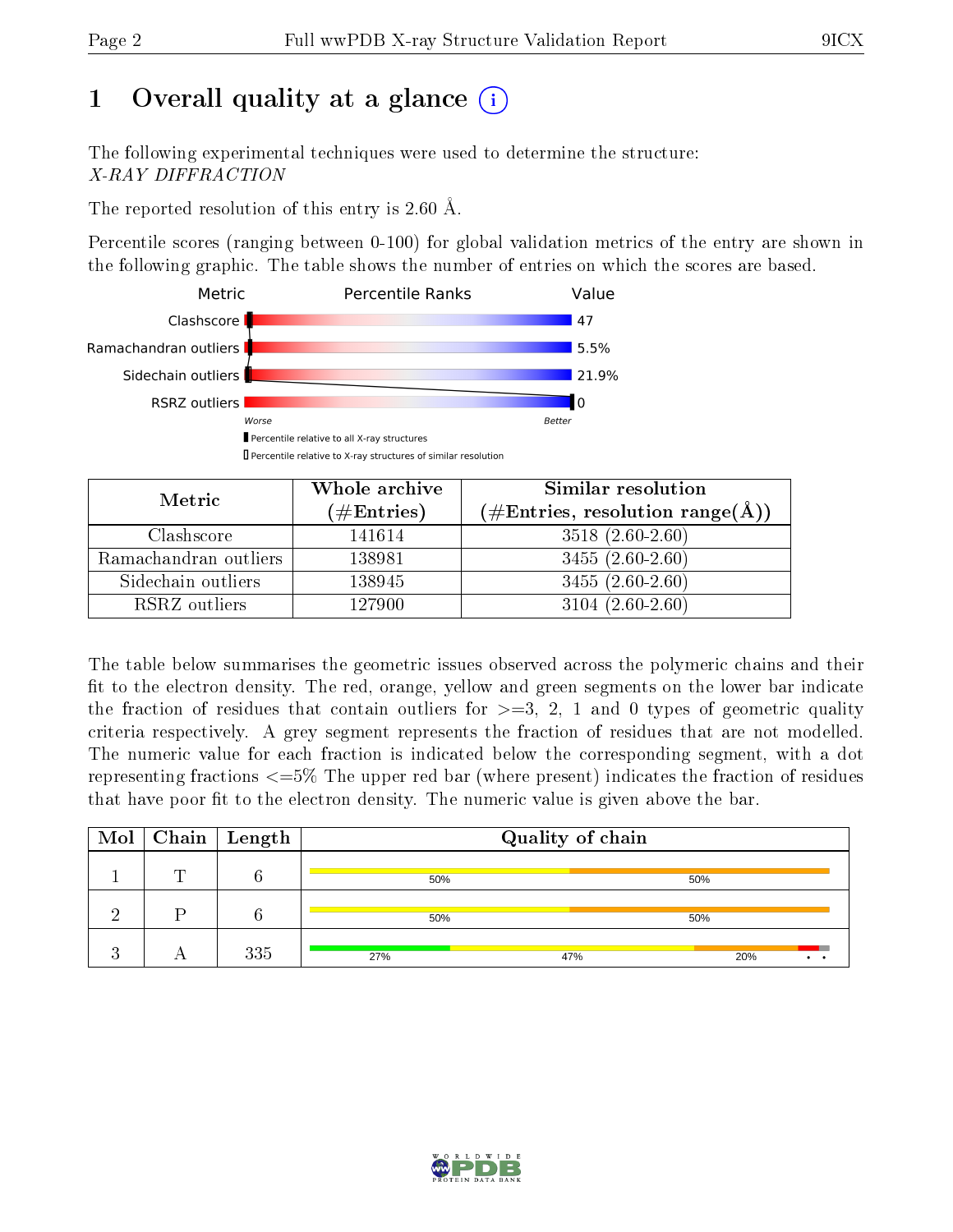# 2 Entry composition  $\left( \cdot \right)$

There are 5 unique types of molecules in this entry. The entry contains 2985 atoms, of which 0 are hydrogens and 0 are deuteriums.

In the tables below, the ZeroOcc column contains the number of atoms modelled with zero occupancy, the AltConf column contains the number of residues with at least one atom in alternate conformation and the Trace column contains the number of residues modelled with at most 2 atoms.

• Molecule 1 is a DNA chain called DNA  $(5'-D(*\text{CP}^*AP*TP*\text{CP}^*TP*G)-3')$ .

| $\text{Mol}$ | $\mid$ Chain $\mid$ Residues $\mid$ | $\rm{Atoms}$     |  |          | $\text{ZeroOcc} \mid \text{AltConf} \mid \text{Trace}$ |  |  |  |
|--------------|-------------------------------------|------------------|--|----------|--------------------------------------------------------|--|--|--|
|              |                                     | Total C N<br>118 |  | 58 20 35 |                                                        |  |  |  |

• Molecule 2 is a DNA chain called DNA  $(5'-D(*\text{CP*AP*GP*AP*TP*G})-3')$ .

| Mol | Chain Residues |              |                   | Atoms    |  | $\text{ZeroOcc} \mid \text{AltConf} \mid \text{Trace}$ |  |
|-----|----------------|--------------|-------------------|----------|--|--------------------------------------------------------|--|
| ↵   |                | Total<br>126 | $\sim$ 0.1 $\sim$ | 59 25 36 |  |                                                        |  |

• Molecule 3 is a protein called PROTEIN (DNA POLYMERASE BETA (E.C.2.7.7.7)).

| Mol | Chain Residues |                        |          | $\rm{Atoms}$ |     | ZeroOcc | $\mid$ AltConf $\mid$ Trace $\mid$ |  |
|-----|----------------|------------------------|----------|--------------|-----|---------|------------------------------------|--|
|     | 327            | $_{\rm Total}$<br>2623 | $1657\,$ | 458          | 499 | 26      |                                    |  |

• Molecule 4 is SODIUM ION (three-letter code: NA) (formula: Na).

|  | Mol   Chain   Residues | Atoms       | $ZeroOcc \mid AltConf$ |  |
|--|------------------------|-------------|------------------------|--|
|  |                        | Total<br>Nа |                        |  |

• Molecule 5 is water.

| Mol | Chain   Residues | Atoms               | $ZeroOcc$   AltConf |
|-----|------------------|---------------------|---------------------|
| 5   |                  | Total O<br>11<br>11 |                     |
| 5   | 14               | Total<br>14<br>-14  |                     |
| .h  | 91               | Total<br>$\circ$ O  |                     |

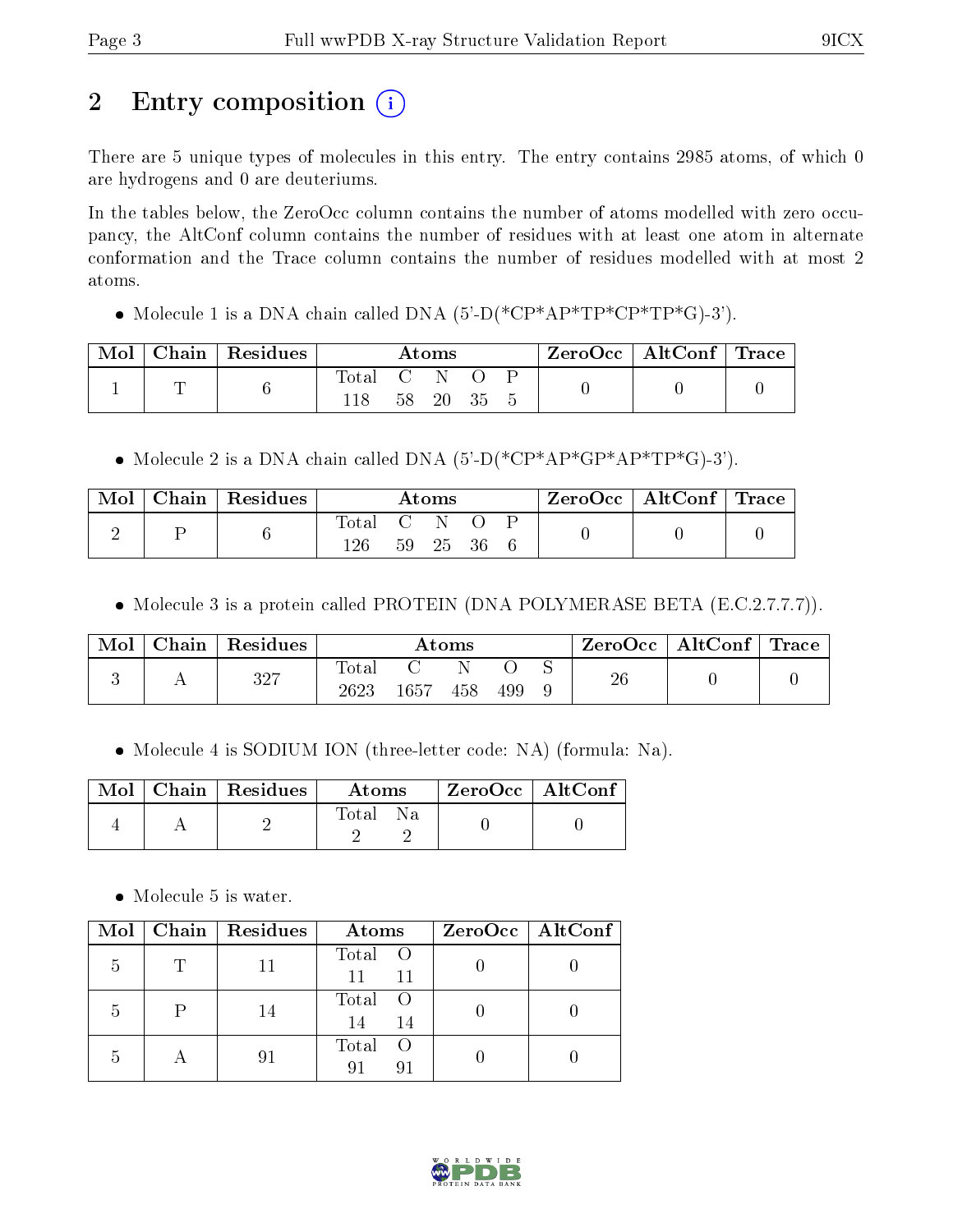## 3 Residue-property plots  $(i)$

These plots are drawn for all protein, RNA and DNA chains in the entry. The first graphic for a chain summarises the proportions of the various outlier classes displayed in the second graphic. The second graphic shows the sequence view annotated by issues in geometry and electron density. Residues are color-coded according to the number of geometric quality criteria for which they contain at least one outlier: green  $= 0$ , yellow  $= 1$ , orange  $= 2$  and red  $= 3$  or more. A red dot above a residue indicates a poor fit to the electron density (RSRZ  $> 2$ ). Stretches of 2 or more consecutive residues without any outlier are shown as a green connector. Residues present in the sample, but not in the model, are shown in grey.

• Molecule 1: DNA  $(5)-D(*\text{CP*AP*TP*CP*TP*G})-3'$ 



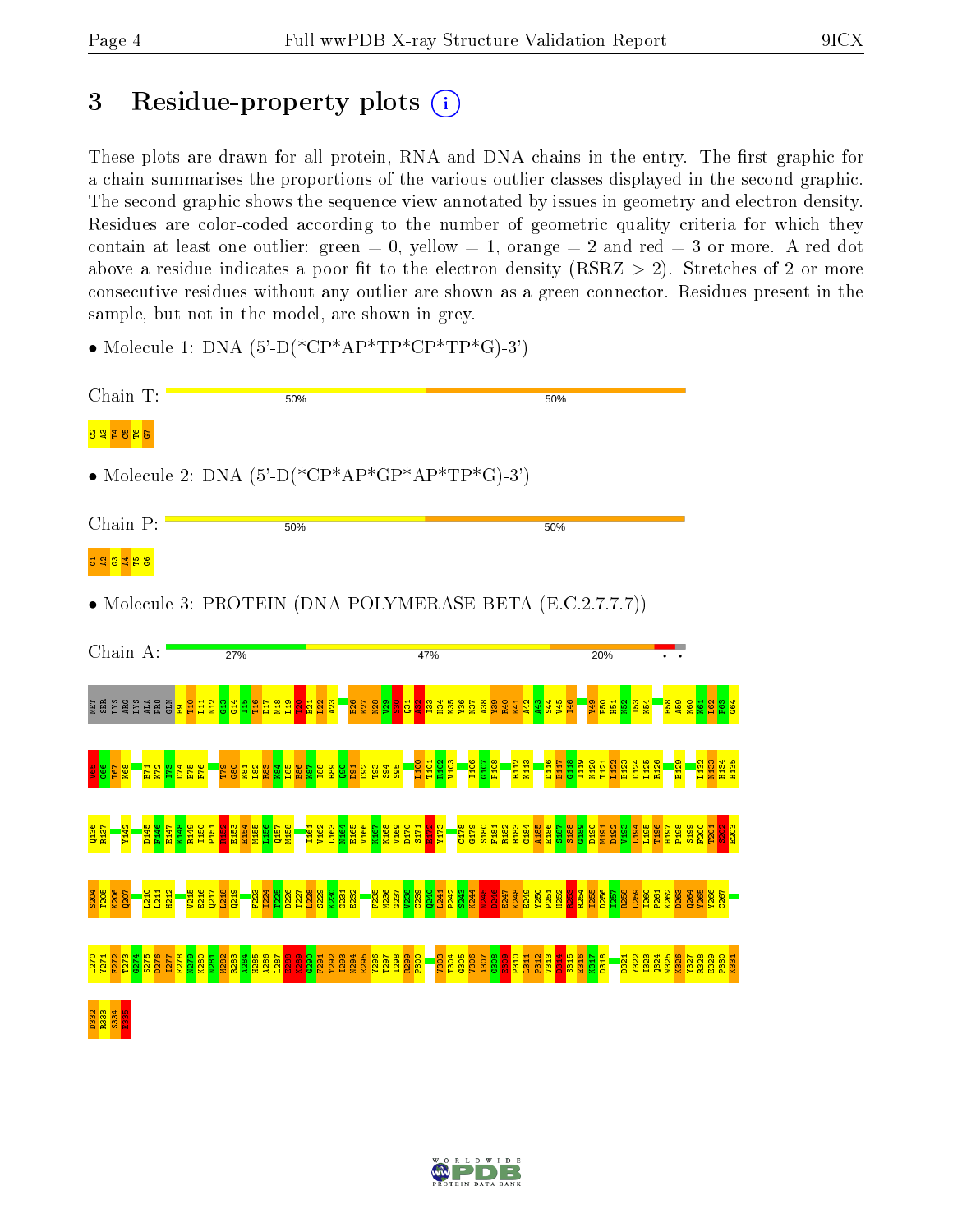## 4 Data and refinement statistics  $(i)$

| Property                                                         | Value                                             | Source                       |
|------------------------------------------------------------------|---------------------------------------------------|------------------------------|
| Space group                                                      | P 21 21 2                                         | Depositor                    |
| Cell constants                                                   | 57.73Å<br>$179.01\text{\AA}$<br>$48.51\text{\AA}$ | Depositor                    |
| a, b, c, $\alpha$ , $\beta$ , $\gamma$                           | $90.00^\circ$<br>$90.00^\circ$<br>$90.00^{\circ}$ |                              |
| Resolution $(A)$                                                 | 20.00<br>$\frac{1}{2}$<br>2.60                    | Depositor                    |
|                                                                  | 9.99<br>$-2.58$                                   | <b>EDS</b>                   |
| % Data completeness                                              | 89.0 (20.00-2.60)                                 | Depositor                    |
| (in resolution range)                                            | 88.6 (9.99-2.58)                                  | <b>EDS</b>                   |
| $R_{merge}$                                                      | (Not available)                                   | Depositor                    |
| $\mathrm{R}_{sym}$                                               | 0.05                                              | Depositor                    |
| $\langle I/\sigma(I) \rangle^{-1}$                               | 1.29 (at $2.56\text{\AA}$ )                       | Xtriage                      |
| Refinement program                                               | TNT <sub>5</sub> D                                | Depositor                    |
|                                                                  | (Not available)<br>0.178                          | Depositor                    |
| $R, R_{free}$                                                    | (Not available)<br>0.178                          | DCC                          |
| $R_{free}$ test set                                              | No test flags present.                            | wwPDB-VP                     |
| Wilson B-factor $(A^2)$                                          | 32.1                                              | Xtriage                      |
| Anisotropy                                                       | 0.219                                             | Xtriage                      |
| Bulk solvent $k_{sol}(\text{e}/\text{A}^3), B_{sol}(\text{A}^2)$ | $0.16$ , 100.7                                    | <b>EDS</b>                   |
| L-test for twinning <sup>2</sup>                                 | $< L >$ = 0.46, $< L^2 >$ = 0.28                  | Xtriage                      |
| Estimated twinning fraction                                      | No twinning to report.                            | $\overline{\text{X}}$ triage |
| $F_o, F_c$ correlation                                           | 0.94                                              | <b>EDS</b>                   |
| Total number of atoms                                            | 2985                                              | wwPDB-VP                     |
| Average B, all atoms $(A^2)$                                     | 42.0                                              | wwPDB-VP                     |

Xtriage's analysis on translational NCS is as follows: The largest off-origin peak in the Patterson function is  $5.26\%$  of the height of the origin peak. No significant pseudotranslation is detected.

<sup>&</sup>lt;sup>2</sup>Theoretical values of  $\langle |L| \rangle$ ,  $\langle L^2 \rangle$  for acentric reflections are 0.5, 0.333 respectively for untwinned datasets, and 0.375, 0.2 for perfectly twinned datasets.



<span id="page-4-1"></span><span id="page-4-0"></span><sup>1</sup> Intensities estimated from amplitudes.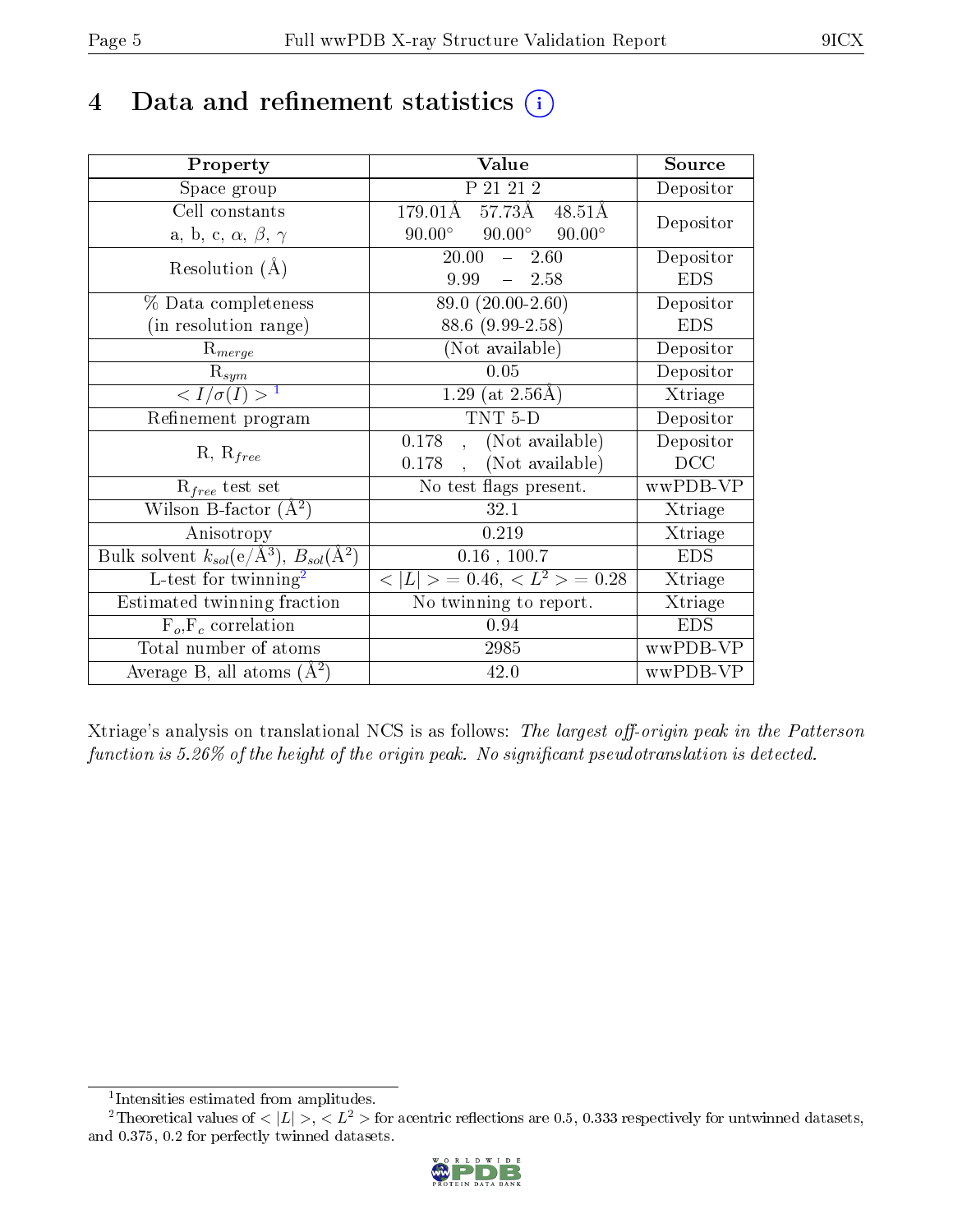# 5 Model quality  $(i)$

### 5.1 Standard geometry  $(i)$

Bond lengths and bond angles in the following residue types are not validated in this section: NA

The Z score for a bond length (or angle) is the number of standard deviations the observed value is removed from the expected value. A bond length (or angle) with  $|Z| > 5$  is considered an outlier worth inspection. RMSZ is the root-mean-square of all Z scores of the bond lengths (or angles).

| Mol | Chain |      | Bond lengths         | Bond angles |                                     |  |
|-----|-------|------|----------------------|-------------|-------------------------------------|--|
|     |       | RMSZ | # $ Z >5$            | RMSZ        | # $ Z >5$                           |  |
|     |       | 1.93 | $3/131$ $(2.3\%)$    | 2.50        | $9/200$ $(4.5\%)$                   |  |
|     |       | 2.40 | $5/141$ $(3.5\%)$    | 2.38        | $9/214$ $(4.2\%)$                   |  |
| 3   |       | 1.30 | $27/2672$ $(1.0\%)$  | 1.73        | 50/3590<br>$(1.4\%)$                |  |
| All | Аll   | 1.40 | 35/2944<br>$(1.2\%)$ | 1.81        | $(1.7\%)$<br>$^{\prime}4004$<br>68/ |  |

Chiral center outliers are detected by calculating the chiral volume of a chiral center and verifying if the center is modelled as a planar moiety or with the opposite hand.A planarity outlier is detected by checking planarity of atoms in a peptide group, atoms in a mainchain group or atoms of a sidechain that are expected to be planar.

|  | $\begin{array}{ c c c }\hline \text{Mol} & \text{Chain} & \#\text{Chirality outliers} & \#\text{Planarity outliers} \end{array}$ |
|--|----------------------------------------------------------------------------------------------------------------------------------|
|  |                                                                                                                                  |

| Mol            | Chain            | Res | Type                 | Atoms         | Z       | Observed $(A)$ | Ideal(A) |
|----------------|------------------|-----|----------------------|---------------|---------|----------------|----------|
| $\overline{2}$ | $\rm P$          | 5   | DT                   | $Cl'$ -N1     | 13.10   | 1.66           | 1.49     |
| 3              | А                | 154 | GLU                  | $CD-OE2$      | 8.24    | 1.34           | 1.25     |
| 3              | А                | 86  | GLU                  | $CD-OE1$      | 7.55    | 1.33           | 1.25     |
| 3              | $\boldsymbol{A}$ | 203 | $\operatorname{GLU}$ | $CD-OE1$      | 7.31    | 1.33           | 1.25     |
| 3              | А                | 58  | <b>GLU</b>           | $CD-OE1$      | 7.21    | 1.33           | 1.25     |
| 3              | А                | 147 | GLU                  | $CD-OE2$      | 6.82    | 1.33           | 1.25     |
| $\mathbf{1}$   | $\mathbf T$      | 4   | DT                   | $C3'$ - $O3'$ | $-6.81$ | 1.35           | 1.44     |
| 3              | A                | 309 | GLU                  | $CD-OE2$      | 6.78    | 1.33           | 1.25     |
| 3              | А                | 117 | GLU                  | $CD-OE2$      | 6.71    | 1.33           | 1.25     |
| 3              | А                | 249 | GLU                  | $CD-OE2$      | 6.71    | 1.33           | 1.25     |
| 3              | A                | 21  | GLU                  | $CD-OE1$      | 6.51    | 1.32           | 1.25     |
| 3              | $\boldsymbol{A}$ | 26  | GLU                  | $CD-OE1$      | 6.51    | 1.32           | 1.25     |
| 3              | $\boldsymbol{A}$ | 316 | GLU                  | $CD-OE2$      | 6.49    | 1.32           | 1.25     |
| 3              | A                | 71  | GLU                  | $CD-OE1$      | 6.39    | 1.32           | 1.25     |
| $\overline{2}$ | $\mathbf{P}$     | 1   | DC                   | $N1-C6$       | $-6.34$ | 1.33           | 1.37     |

All (35) bond length outliers are listed below:

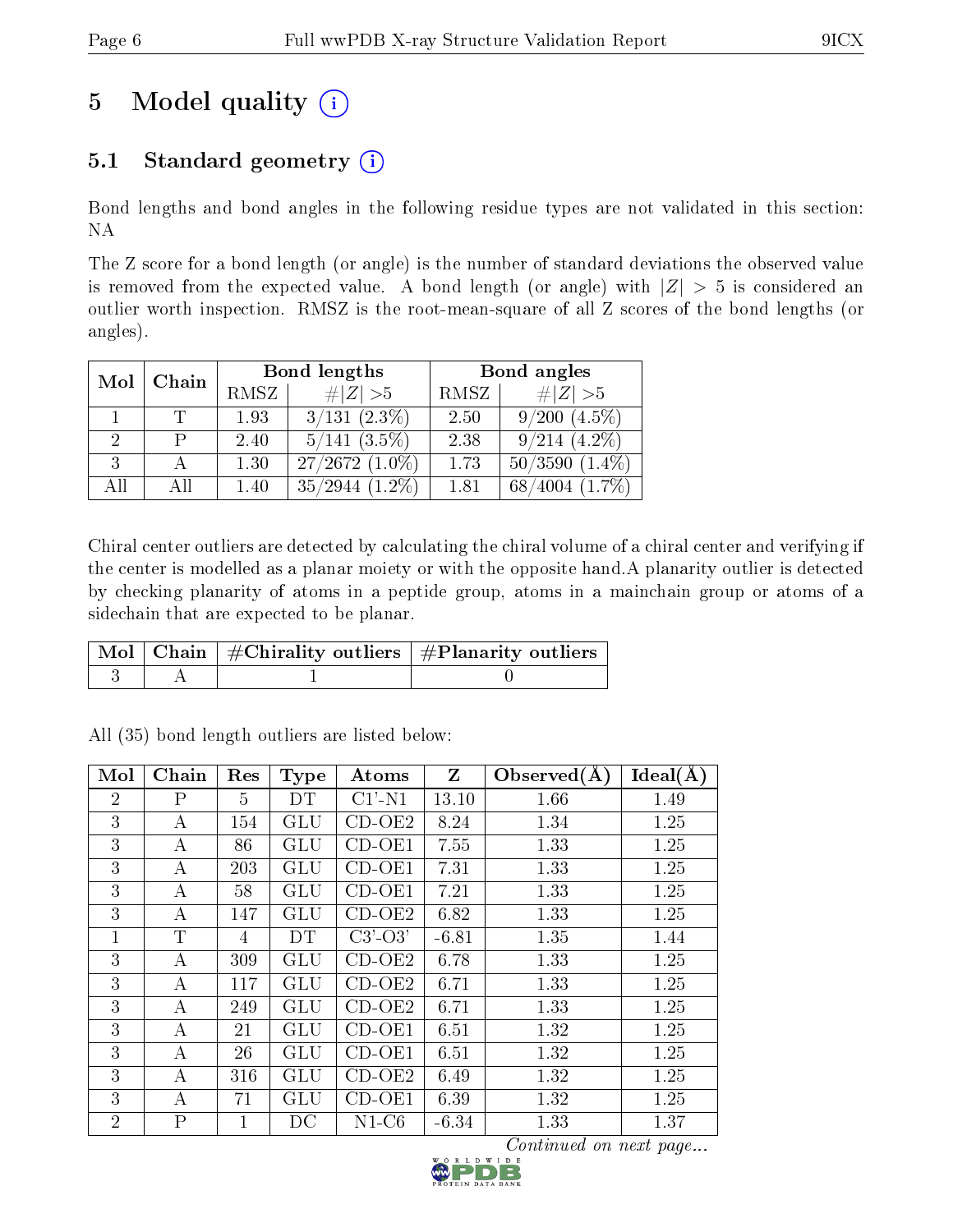| Mol            | Chain            | Res            | <b>Type</b>  | Atoms               | $\mathbf{Z}$ | Observed $(A)$ | Ideal(A) |
|----------------|------------------|----------------|--------------|---------------------|--------------|----------------|----------|
| 3              | А                | 172            | <b>GLU</b>   | $\overline{CD}-OE2$ | 6.24         | 1.32           | 1.25     |
| 3              | A                | 186            | <b>GLU</b>   | $CD-OE1$            | 6.21         | 1.32           | 1.25     |
| 3              | $\bf{A}$         | 123            | <b>GLU</b>   | $CD-OE1$            | 6.20         | 1.32           | 1.25     |
| $\overline{2}$ | $\mathbf{P}$     | 3              | DG           | $C6-N1$             | $-6.13$      | 1.35           | 1.39     |
| 3              | $\bf{A}$         | 295            | <b>GLU</b>   | $CD-OE1$            | 6.05         | 1.32           | 1.25     |
| 3              | А                | 329            | GLU          | $CD-OE2$            | 6.00         | 1.32           | 1.25     |
| 3              | А                | 165            | <b>GLU</b>   | $CD-OE2$            | 5.97         | 1.32           | 1.25     |
| 3              | А                | 335            | GLU          | $CD-OE2$            | 5.91         | 1.32           | 1.25     |
| 3              | A                | 288            | <b>GLU</b>   | $CD-OE2$            | 5.82         | 1.32           | 1.25     |
| $\mathbf{1}$   | T                | $\overline{2}$ | DC           | $C3'-O3'$           | $-5.70$      | 1.36           | 1.44     |
| $\overline{1}$ | $\overline{T}$   | 3              | DA           | $C3'-O3'$           | $-5.67$      | 1.36           | 1.44     |
| 3              | $\bf{A}$         | 232            | GLU          | $CD-OE2$            | 5.64         | 1.31           | 1.25     |
| 3              | А                | 129            | <b>GLU</b>   | $CD-OE1$            | 5.58         | 1.31           | 1.25     |
| 3              | A                | 326            | <b>LYS</b>   | $CE-NZ$             | $-5.55$      | 1.35           | 1.49     |
| 3              | А                | 153            | GLU          | $CD-OE2$            | 5.38         | 1.31           | 1.25     |
| $\overline{2}$ | $\mathbf{P}$     | $\overline{5}$ | DT           | $C3'-O3'$           | $-5.36$      | 1.36           | 1.44     |
| 3              | $\boldsymbol{A}$ | 247            | <b>GLU</b>   | $CD-OE1$            | 5.31         | 1.31           | 1.25     |
| $\overline{2}$ | $\mathbf{P}$     | 6              | DG           | $N9-C4$             | $-5.29$      | 1.33           | 1.38     |
| 3              | $\bf{A}$         | 9              | <b>GLU</b>   | $CD-OE2$            | 5.20         | 1.31           | 1.25     |
| 3              | Α                | 216            | $_{\rm GLU}$ | $CD-OE2$            | 5.15         | 1.31           | 1.25     |

All (68) bond angle outliers are listed below:

| Mol            | Chain          | Res | <b>Type</b> | Atoms                 | Z        | Observed $(^\circ)$ | Ideal (°) |
|----------------|----------------|-----|-------------|-----------------------|----------|---------------------|-----------|
| 3              | А              | 253 | $\rm{ARG}$  | $NE$ - $CZ$ - $NH1$   | 15.20    | 127.90              | 120.30    |
| 1              | $\mathbf T$    | 5   | DC          | $C2-N1-C1'$           | 14.69    | 134.96              | 118.80    |
| $\overline{1}$ | $\mathbf T$    | 5   | DC          | $C6-N1-C1'$           | $-14.07$ | 103.91              | 120.80    |
| $\overline{2}$ | P              | 3   | DG          | $P-O3'-C3'$           | 12.00    | 134.10              | 119.70    |
| 3              | А              | 253 | $\rm{ARG}$  | NE-CZ-NH <sub>2</sub> | $-11.19$ | 114.71              | 120.30    |
| 3              | А              | 192 | ASP         | $CB-CG-OD2$           | $-10.22$ | 109.10              | 118.30    |
| 3              | А              | 314 | ASP         | $CB-CG-OD1$           | $-8.92$  | 110.27              | 118.30    |
| 3              | А              | 263 | ASP         | $CB-CG-OD2$           | $-8.84$  | 110.34              | 118.30    |
| 3              | А              | 253 | $\rm{ARG}$  | $CD-NE- CZ$           | 8.47     | 135.46              | 123.60    |
| $\overline{2}$ | $\overline{P}$ | 5   | DT          | $O4'$ -C1'-N1         | 8.14     | 113.70              | 108.00    |
| 3              | А              | 116 | ASP         | $CB-CG-OD2$           | $-7.45$  | 111.60              | 118.30    |
| 1              | T              | 3   | DA          | $O4'$ -C1'-N9         | $-7.20$  | 102.96              | 108.00    |
| 3              | A              | 190 | ASP         | $CB-CG-OD2$           | $-7.11$  | 111.90              | 118.30    |
| 3              | А              | 332 | ASP         | $CB-CG-OD1$           | $-7.07$  | 111.94              | 118.30    |
| 3              | А              | 190 | ASP         | $CB-CG-OD1$           | 6.94     | 124.55              | 118.30    |
| $\overline{2}$ | $\mathsf{P}$   | 4   | DA          | $P-O3'-C3'$           | 6.83     | 127.90              | 119.70    |
| $\overline{2}$ | $\overline{P}$ | 5   | DT          | $C2-N1-C1'$           | 6.67     | 128.87              | 118.20    |
| 3              | А              | 83  | $\rm{ARG}$  | NE-CZ-NH1             | 6.59     | 123.59              | 120.30    |

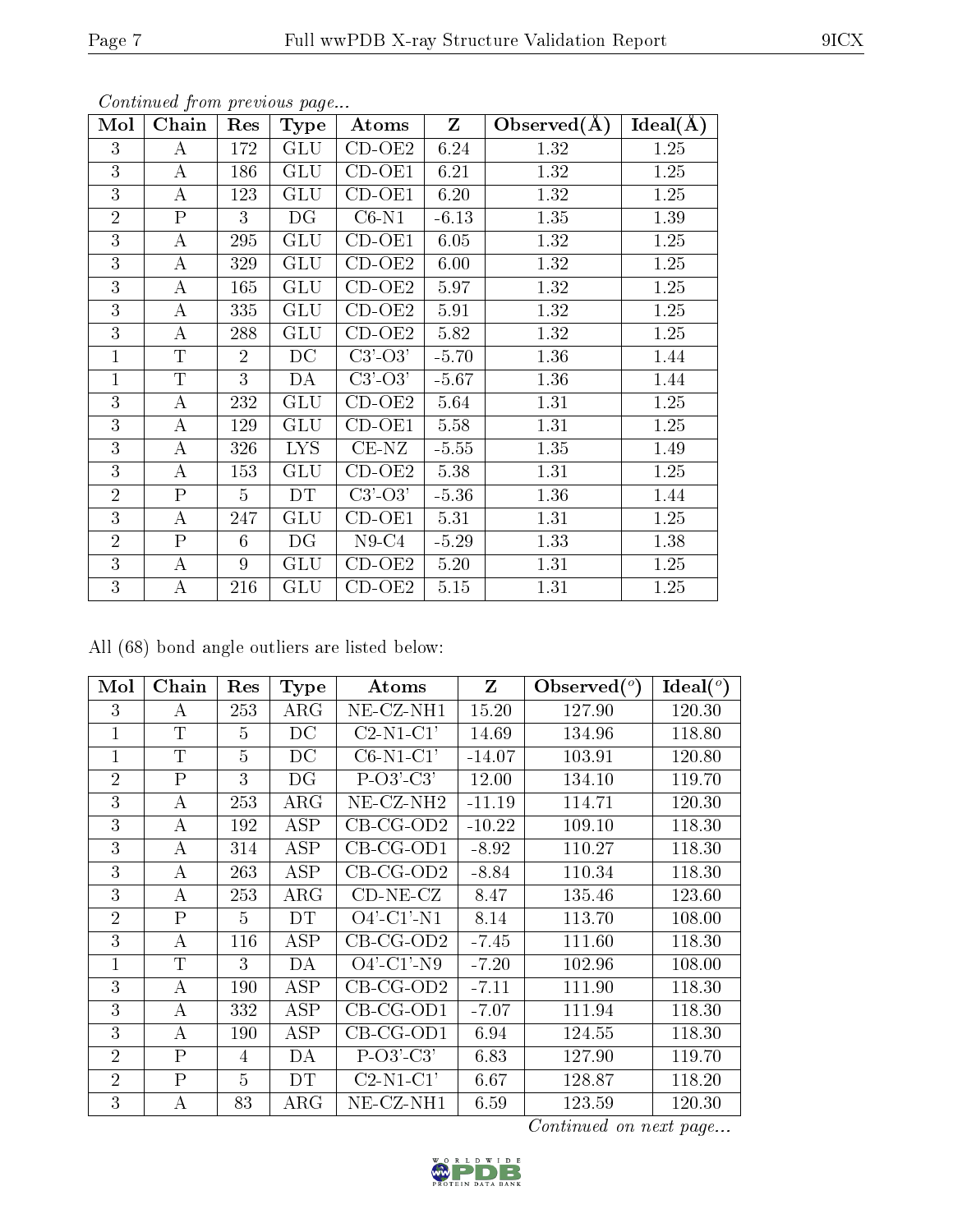| Mol            | Chain            | Res            | <b>Type</b>             | Atoms                         | $\mathbf{Z}$ | Observed $(°)$ | Ideal $(°)$ |
|----------------|------------------|----------------|-------------------------|-------------------------------|--------------|----------------|-------------|
| $\overline{3}$ | $\bf{A}$         | 152            | $\rm{ARG}$              | $N$ -CA-CB                    | 6.50         | 122.31         | 110.60      |
| $\overline{3}$ | $\bf{A}$         | 30             | <b>SER</b>              | $C-N-CA$                      | $-6.45$      | 105.57         | 121.70      |
| $\overline{3}$ | $\boldsymbol{A}$ | 32             | <b>ALA</b>              | $N$ -CA-C                     | 6.37         | 128.20         | 111.00      |
| $\mathbf{1}$   | T                | $6\phantom{.}$ | DT                      | $P-O5-C5'$                    | $-6.37$      | 110.71         | 120.90      |
| $\overline{3}$ | $\bf{A}$         | 192            | $\overline{\text{ASP}}$ | $CB-CG-OD1$                   | 6.36         | 124.03         | 118.30      |
| $\overline{3}$ | $\bf{A}$         | 314            | ASP                     | $CB-CG-OD2$                   | 6.32         | 123.99         | 118.30      |
| $\overline{3}$ | А                | 92             | <b>ASP</b>              | $CB-CG-OD2$                   | $-6.27$      | 112.66         | 118.30      |
| $\mathbf{1}$   | T                | $\overline{4}$ | DT                      | $C1'$ -O4'-C4'                | $-6.25$      | 103.85         | 110.10      |
| $\overline{3}$ | $\bf{A}$         | 332            | <b>ASP</b>              | CB-CG-OD2                     | 6.21         | 123.89         | 118.30      |
| $\overline{2}$ | $\overline{P}$   | $\overline{2}$ | DA                      | $O5'$ -P-OP1                  | $-6.13$      | 100.18         | 105.70      |
| 3              | $\boldsymbol{A}$ | 263            | <b>ASP</b>              | $CB-CG-OD1$                   | $5.91\,$     | 123.62         | 118.30      |
| $\overline{3}$ | $\bf{A}$         | 91             | $\overline{\text{ASP}}$ | $CB$ -CG-OD1                  | $-5.89$      | 113.00         | 118.30      |
| $\overline{3}$ | $\bf{A}$         | 226            | ASP                     | $CB-CG-OD2$                   | $-5.89$      | 113.00         | 118.30      |
| $\mathbf{1}$   | $\overline{T}$   | $\overline{7}$ | DG                      | $\overline{\text{C8-N9-C1}}$  | $-5.84$      | 119.40         | 127.00      |
| $\overline{3}$ | $\bf{A}$         | 304            | <b>THR</b>              | $\overline{\text{CA-CB-CG2}}$ | $-5.83$      | 104.23         | 112.40      |
| 3              | $\boldsymbol{A}$ | 170            | <b>ASP</b>              | $CB-CG-OD1$                   | 5.82         | 123.54         | 118.30      |
| $\overline{3}$ | $\boldsymbol{A}$ | 245            | <b>ASN</b>              | $CB-CA-C$                     | 5.76         | 121.93         | 110.40      |
| $\overline{3}$ | $\bf{A}$         | 92             | <b>ASP</b>              | $CB-CG-OD1$                   | 5.71         | 123.44         | 118.30      |
| $\overline{3}$ | $\boldsymbol{A}$ | 334            | <b>SER</b>              | $CB-CA-C$                     | 5.68         | 120.89         | 110.10      |
| $\overline{3}$ | А                | 241            | <b>LEU</b>              | $C-N-CD$                      | $-5.64$      | 108.19         | 120.60      |
| $\mathbf{1}$   | T                | 3              | DA                      | $C8-N9-C1'$                   | 5.63         | 137.84         | 127.70      |
| $\overline{3}$ | А                | 299            | $\rm{ARG}$              | $NE- CZ-NH1$                  | 5.62         | 123.11         | 120.30      |
| $\overline{3}$ | $\bf{A}$         | 192            | <b>ASP</b>              | $CB-CA-C$                     | $-5.54$      | 99.32          | 110.40      |
| $\overline{3}$ | А                | 142            | <b>TYR</b>              | $CB-CG-CD1$                   | $-5.52$      | 117.69         | 121.00      |
| $\overline{3}$ | $\bf{A}$         | 86             | <b>GLU</b>              | $N$ -CA-CB                    | 5.51         | 120.52         | 110.60      |
| $\overline{3}$ | $\bf{A}$         | 291            | PHE                     | $N$ -CA-C                     | 5.49         | 125.83         | 111.00      |
| $\overline{3}$ | А                | 326            | LYS.                    | $CD$ - $CE$ - $NZ$            | 5.49         | 124.34         | 111.70      |
| $\overline{2}$ | $\mathbf P$      | $\overline{5}$ | <b>DT</b>               | $C6-N1-C1'$                   | $-5.49$      | 112.17         | 120.40      |
| $\overline{3}$ | $\boldsymbol{A}$ | 196            | THR                     | $N$ -CA-CB                    | 5.46         | 120.68         | 110.30      |
| 3              | A                | 74             | ASP                     | $CB-CG-OD1$                   | 5.44         | 123.20         | 118.30      |
| 3              | A                | 86             | <b>GLU</b>              | $CB-CA-C$                     | 5.42         | $121.25\,$     | 110.40      |
| $\overline{2}$ | $\mathbf{P}$     | $\mathbf{1}$   | DC                      | $C2-N1-C1'$                   | 5.42         | 124.76         | 118.80      |
| $\overline{3}$ | A                | 276            | ASP                     | $\overline{CB}$ -CG-OD2       | $-5.38$      | 113.46         | 118.30      |
| $\overline{3}$ | $\boldsymbol{A}$ | 16             | <b>THR</b>              | $CA$ -CB-CG2                  | $-5.33$      | 104.93         | 112.40      |
| $\overline{3}$ | $\boldsymbol{A}$ | 116            | ASP                     | $CB-CG-OD1$                   | 5.30         | 123.07         | 118.30      |
| $\mathbf 1$    | T                | 7              | DG                      | $C4-N9-C1'$                   | 5.25         | 133.33         | 126.50      |
| 3              | А                | 83             | $\rm{ARG}$              | $N$ -CA-CB                    | 5.24         | 120.02         | 110.60      |
| $\overline{3}$ | $\bf{A}$         | 91             | <b>ASP</b>              | $CB-CG-OD2$                   | 5.24         | 123.01         | 118.30      |
| $\mathbf{1}$   | $\overline{T}$   | $\overline{7}$ | DG                      | $O4'$ -C1'-N9                 | $5.20\,$     | 111.64         | 108.00      |
| $\overline{3}$ | A                | 34             | HIS                     | $CA-CB-CG$                    | $-5.19$      | 104.78         | 113.60      |
| $\overline{2}$ | $\mathbf{P}$     | $\mathbf{1}$   | DC                      | $C6-N1-C1'$                   | $-5.18$      | 114.59         | 120.80      |
| 3              | A                | 272            | PHE                     | $CB-CG-CD1$                   | $-5.16$      | 117.19         | 120.80      |

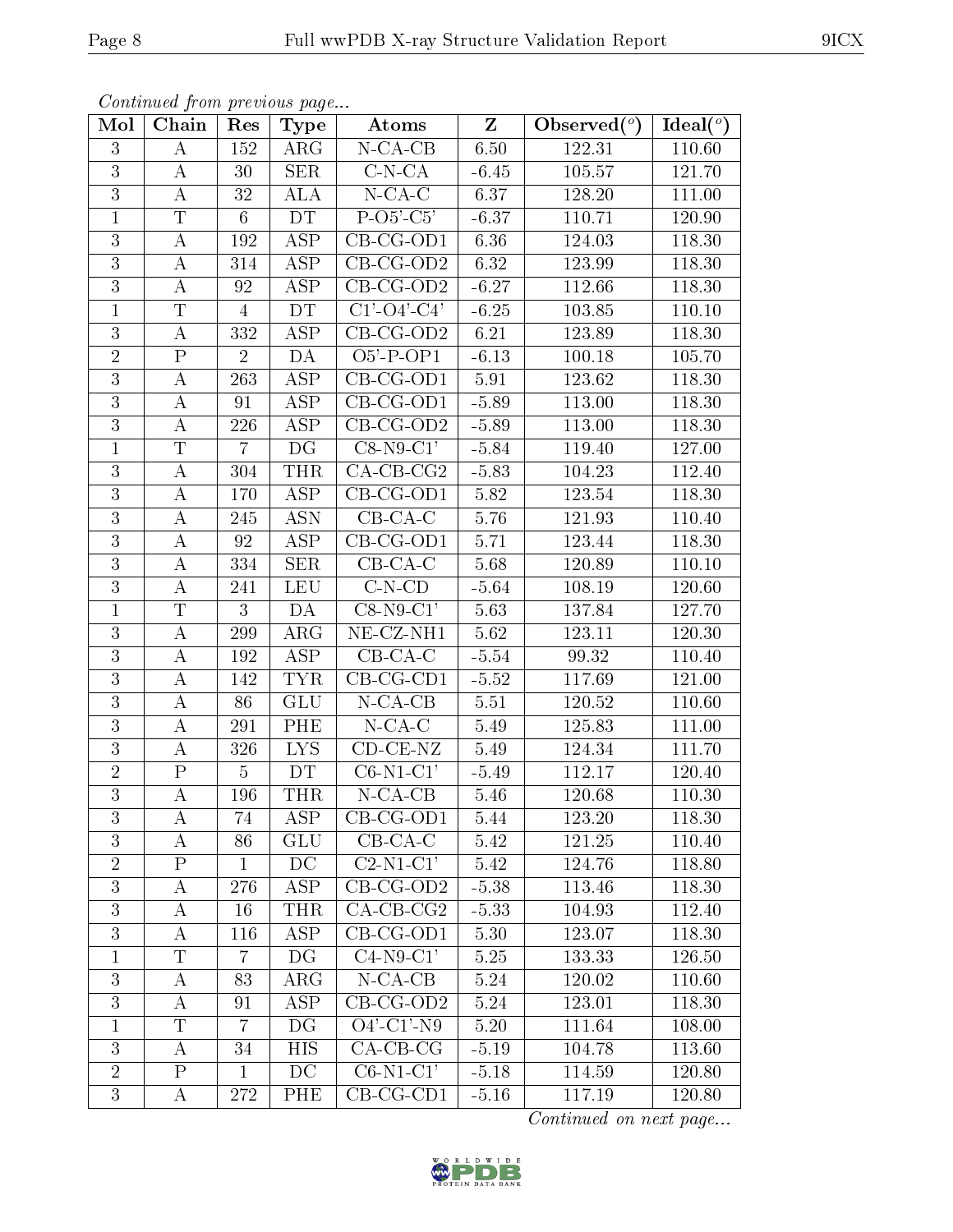| Mol | Chain | Res            | Type       | Atoms          | Z       | Observed $(°)$ | Ideal $(^\circ)$ |
|-----|-------|----------------|------------|----------------|---------|----------------|------------------|
| 3   | А     | 39             | TYR        | $CB-CG-CD1$    | $-5.14$ | 117.92         | 121.00           |
| 3   | А     | 246            | <b>ASP</b> | CB-CG-OD1      | $-5.10$ | 113.71         | 118.30           |
| 3   | А     | 266            | <b>TYR</b> | $CA-CB-CG$     | $-5.09$ | 103.73         | 113.40           |
| 3   | А     | 304            | THR        | $N$ -CA-CB     | $-5.07$ | 100.66         | 110.30           |
| 3   | А     | 49             | TYR        | $C-N-CD$       | $-5.05$ | 109.49         | 120.60           |
| 2   | P     | $\overline{2}$ | DА         | $O4'$ -C4'-C3' | $-5.05$ | 102.48         | 104.50           |
| 3   | А     | 20             | THR.       | $N$ -CA-CB     | 5.04    | 119.87         | 110.30           |
| 3   | А     | 65             | VAL        | $N$ -CA-CB     | 5.04    | 122.58         | 111.50           |

All (1) chirality outliers are listed below:

| $\overline{\text{Mol}}$ Chain   Res   Type   Atom |  |  |
|---------------------------------------------------|--|--|
|                                                   |  |  |

There are no planarity outliers.

#### 5.2 Too-close contacts  $(i)$

In the following table, the Non-H and H(model) columns list the number of non-hydrogen atoms and hydrogen atoms in the chain respectively. The H(added) column lists the number of hydrogen atoms added and optimized by MolProbity. The Clashes column lists the number of clashes within the asymmetric unit, whereas Symm-Clashes lists symmetry related clashes.

| Mol |   |      | $\boxed{\text{Chain}}$   Non-H   H(model) | H(added) |     | $\textbf{Class} \mid \textbf{Symm-Class}$ |
|-----|---|------|-------------------------------------------|----------|-----|-------------------------------------------|
|     | ௱ | 118  |                                           | $70\,$   |     |                                           |
|     | D | 126  |                                           | 68       |     |                                           |
|     |   | 2623 |                                           | 2641     | 256 |                                           |
|     |   |      |                                           |          |     |                                           |
|     |   | ġ.   |                                           |          | 19  |                                           |
|     |   |      |                                           |          |     |                                           |
|     |   |      |                                           |          |     |                                           |
|     |   | 2985 |                                           | 2779     | 264 |                                           |

The all-atom clashscore is defined as the number of clashes found per 1000 atoms (including hydrogen atoms). The all-atom clashscore for this structure is 47.

All (264) close contacts within the same asymmetric unit are listed below, sorted by their clash magnitude.

| Atom-1         | Atom-2         | Interatomic<br>distance $(A)$ | <b>Clash</b><br>overlap (A |
|----------------|----------------|-------------------------------|----------------------------|
| 3:A:23:ALA:HB2 | 3:A:39:TYR:HB2 | l 34                          |                            |

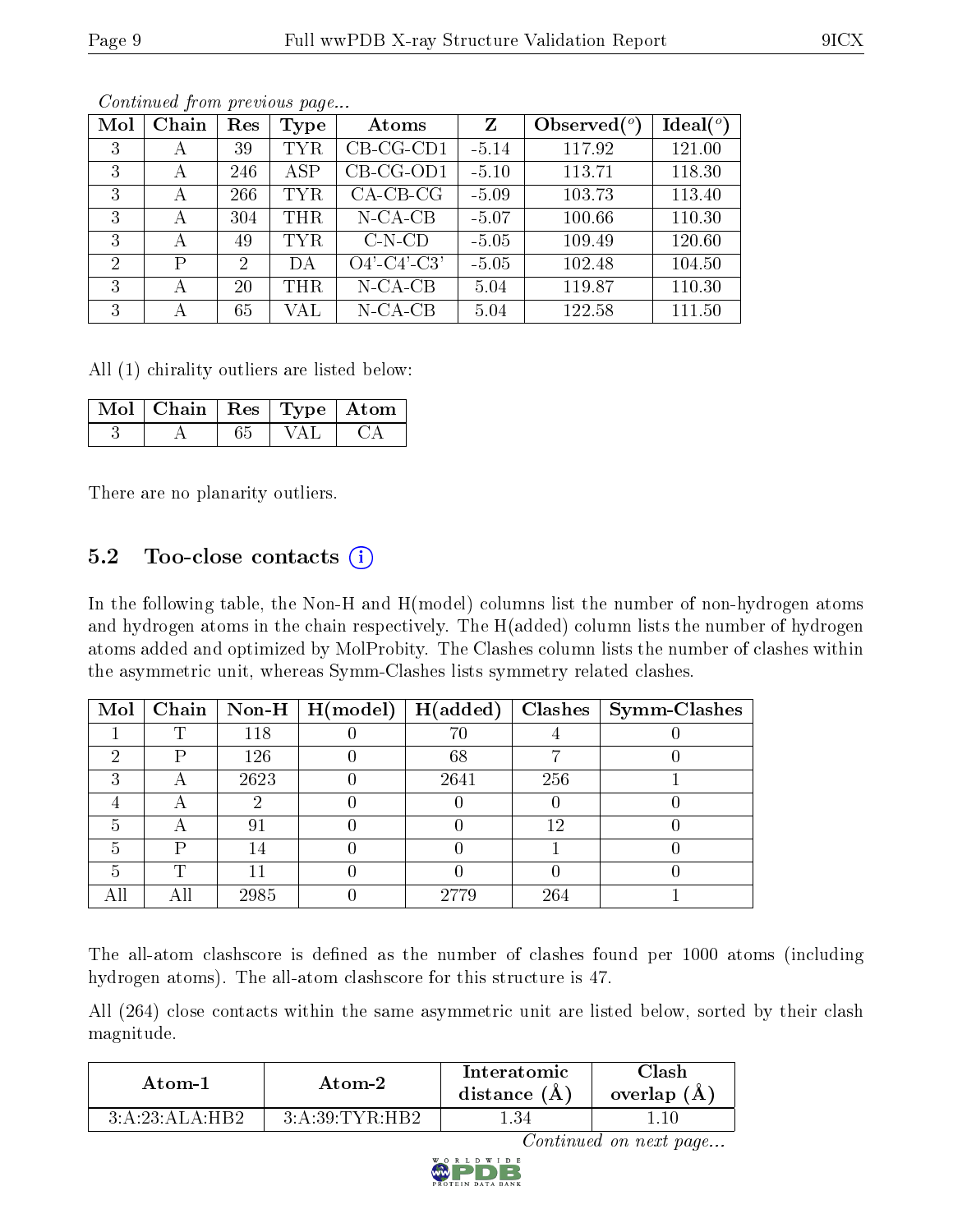| connuncu jioin previous page |                               | Interatomic      | Clash         |
|------------------------------|-------------------------------|------------------|---------------|
| Atom-1                       | Atom-2                        | distance $(\AA)$ | overlap $(A)$ |
| 3:A:191:MET:HG2              | 3:A:255:ILE:HG13              | 1.25             | 1.10          |
| 3:A:293:ILE:HD13             | 3:A:298:ILE:HG13              | 1.29             | 1.07          |
| 3:A:31:GLN:NE2               | $3:A:112:ARG:H\overline{H12}$ | 1.54             | 1.04          |
| 3:A:12:ASN:HD21              | 3:A:53:ILE:H                  | 1.03             | 0.99          |
| 3:A:31:GLN:HE21              | 3:A:112:ARG:NH1               | 1.61             | 0.97          |
| 3:A:41:LYS:HE2               | 3:A:64:GLY:HA2                | 1.48             | 0.93          |
| 3:A:49:TYR:CD1               | 3:A:50:PRO:HD2                | 2.04             | 0.93          |
| 3:A:18:MET:HE1               | 3:A:76:PHE:HB2                | 1.51             | 0.93          |
| 3:A:261:PRO:HG2              | 3:A:264:GLN:HG3               | 1.51             | 0.92          |
| 3: A:60: LYS: HA             | 3:A:65:VAL:HG22               | 1.52             | 0.92          |
| 2:P:1:DC:H2"                 | 2:P:2:DA:H5"                  | 1.56             | 0.88          |
| 3:A:31:GLN:HE21              | 3:A:112:ARG:HH12              | 0.93             | 0.87          |
| 3:A:23:ALA:HB2               | 3:A:39:TYR:CB                 | 2.05             | 0.86          |
| 3:A:150:ILE:CD1              | 3:A:253:ARG:HG2               | 2.06             | 0.85          |
| 3:A:11:LEU:HD23              | 3:A:11:LEU:H                  | 1.41             | 0.85          |
| 3: A: 155: MET: HA           | 3:A:158:MET:HE3               | 1.55             | 0.85          |
| 3:A:12:ASN:ND2               | 3: A:53: ILE:H                | 1.74             | 0.85          |
| 3:A:245:ASN:N                | 3:A:245:ASN:HD22              | 1.75             | 0.84          |
| 3:A:82:LEU:HB3               | 3:A:85:LEU:HB2                | 1.60             | 0.84          |
| 3:A:293:ILE:CD1              | 3:A:298:ILE:HG13              | 2.07             | 0.84          |
| 3:A:330:PRO:HA               | 3:A:333:ARG:HG3               | 1.60             | 0.82          |
| 3:A:16:THR:O                 | 3:A:20:THR:HG23               | 1.80             | 0.81          |
| 3:A:245:ASN:H                | 3:A:245:ASN:HD22              | 1.27             | 0.81          |
| 3:A:197:HIS:CG               | 3:A:198:PRO:HD2               | 2.18             | 0.79          |
| 3:A:150:ILE:HD13             | 3:A:253:ARG:HG2               | 1.65             | 0.79          |
| 3:A:244:LYS:HB3              | 3:A:245:ASN:HD22              | 1.48             | 0.79          |
| 3:A:277:ILE:HD13             | 3:A:277:ILE:H                 | 1.47             | 0.79          |
| 3:A:119:ILE:HG23             | 3:A:124:ASP:HB3               | 1.64             | 0.78          |
| 3:A:289:LYS:HD2              | 3:A:324:GLN:OE1               | 1.83             | 0.78          |
| 3:A:326:LYS:HE2              | 3:A:328:ARG:HE                | 1.48             | 0.78          |
| 3:A:166:VAL:O                | 3:A:169:VAL:HG12              | 1.84             | 0.78          |
| 3:A:197:HIS:ND1              | 3:A:198:PRO:HD2               | 2.01             | 0.76          |
| 3:A:250:TYR:HB3              | 3:A:251:PRO:HD2               | 1.66             | 0.76          |
| 3:A:194:LEU:HD11             | 3:A:258:ARG:HD3               | 1.67             | 0.75          |
| 3:A:133:ASN:ND2              | 3:A:136:GLN:H                 | 1.85             | 0.75          |
| 3:A:194:LEU:HD21             | 3:A:272:PHE:HD2               | 1.52             | 0.74          |
| 3:A:85:LEU:O                 | 3:A:89:ARG:HG3                | 1.88             | 0.74          |
| $2:P:1:DC:\overline{H2"$     | 2:P:2:DA:C5'                  | 2.17             | 0.73          |
| 3:A:12:ASN:HD21              | 3:A:53:ILE:N                  | 1.84             | 0.73          |
| 3:A:49:TYR:CG                | 3:A:50:PRO:HD2                | 2.23             | 0.73          |
| 3:A:212:HIS:HB3              | 5:A:541:HOH:O                 | 1.89             | 0.72          |

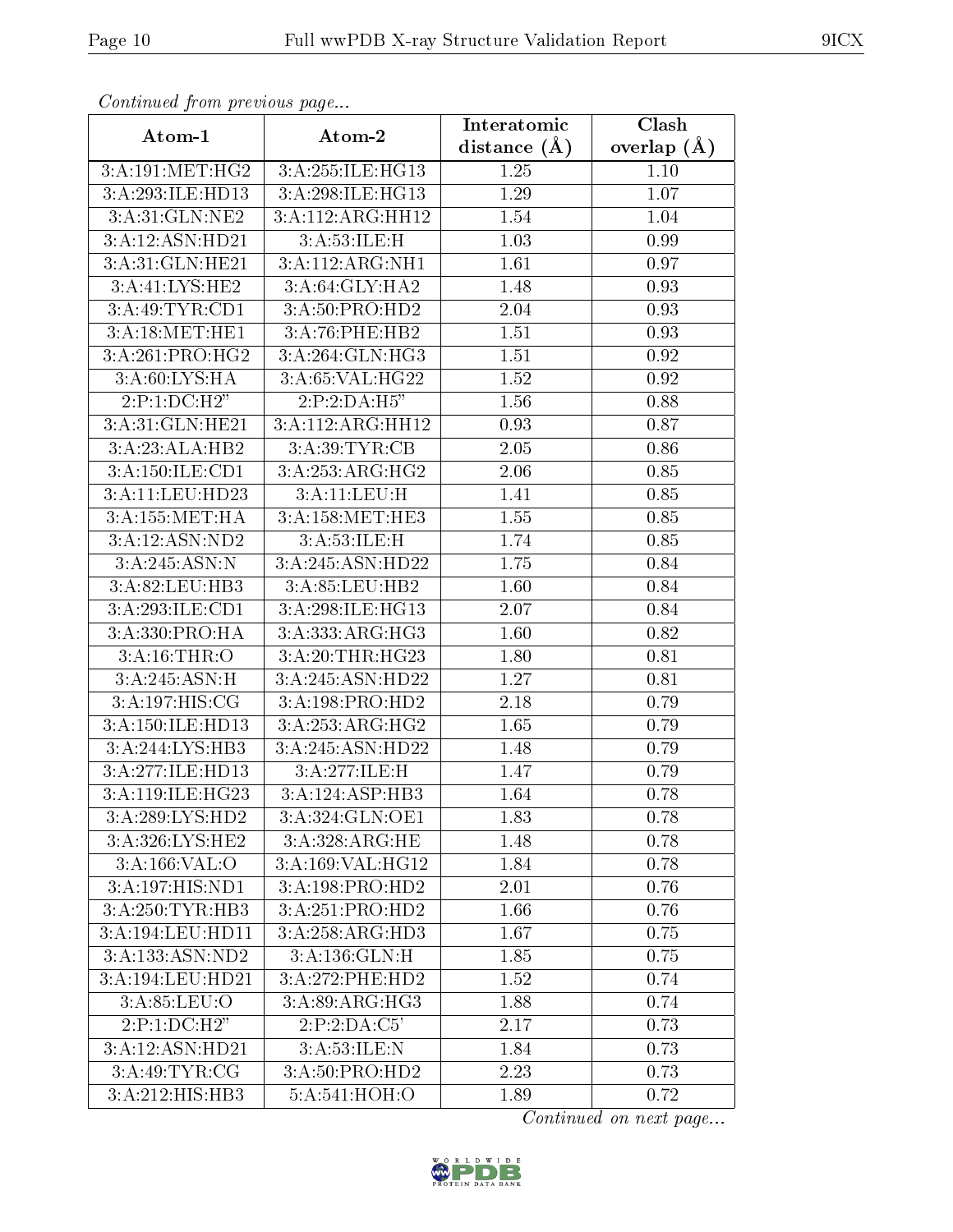| сонинией јтоні ртеvious раде |                                        | Interatomic       | Clash           |  |
|------------------------------|----------------------------------------|-------------------|-----------------|--|
| Atom-1                       | Atom-2                                 | distance $(A)$    | overlap $(\AA)$ |  |
| 3:A:244:LYS:HB3              | 3:A:245:ASN:ND2                        | 2.04              | 0.72            |  |
| 3:A:27:LYS:HB3               | 3:A:36:TYR:CD1                         | $\overline{2.25}$ | 0.72            |  |
| 3:A:133:ASN:H                | 3:A:136:GLN:HE21                       | 1.38              | 0.71            |  |
| 3:A:278:PHE:HB2              | 3:A:333:ARG:O                          | 1.91              | 0.71            |  |
| 3:A:306:VAL:HG23             | 3:A:307:ALA:N                          | 2.06              | 0.70            |  |
| 3:A:278:PHE:CE2              | 3:A:333:ARG:HD3                        | 2.27              | 0.70            |  |
| 3:A:133:ASN:H                | 3:A:136:GLN:NE2                        | 1.90              | 0.69            |  |
| 3:A:194:LEU:CD1              | 3:A:258:ARG:HD3                        | 2.23              | 0.68            |  |
| 3:A:286:ALA:HB1              | 3:A:293:ILE:HD11                       | 1.75              | 0.68            |  |
| 3:A:270:LEU:HD21             | 3:A:282:MET:HE1                        | 1.76              | 0.68            |  |
| 3:A:41:LYS:HE2               | 3:A:64:GLY:CA                          | 2.23              | 0.68            |  |
| 3:A:150:ILE:HG21             | 3:A:158:MET:HE1                        | 1.76              | 0.67            |  |
| 3:A:12:ASN:HB3               | 3:A:46:ILE:CD1                         | 2.24              | 0.67            |  |
| 3:A:270:LEU:HD21             | 3:A:282:MET:CE                         | 2.24              | 0.67            |  |
| 3:A:180:SER:HB3              | 3:A:183:ARG:NH2                        | 2.09              | 0.67            |  |
| 3:A:292:THR:O                | 3:A:298:ILE:HA                         | 1.95              | 0.66            |  |
| 3:A:262:LYS:HG3              | 3:A:262:LYS:O                          | 1.94              | 0.66            |  |
| 3:A:27:LYS:HG3               | 3:A:28:ASN:N                           | 2.10              | 0.66            |  |
| 3:A:31:GLN:N                 | 5:A:641:HOH:O                          | 2.29              | 0.66            |  |
| 3:A:194:LEU:HD21             | 3:A:272:PHE:CD2                        | 2.30              | 0.65            |  |
| 3:A:314:ASP:N                | 3: A:318: ASP:OD2                      | 2.27              | 0.65            |  |
| 3:A:59:ALA:O                 | 3:A:62:LEU:HB2                         | 1.96              | 0.65            |  |
| 3:A:12:ASN:HB3               | 3:A:46:ILE:HD12                        | 1.78              | 0.65            |  |
| 3:A:60:LYS:HA                | 3:A:65:VAL:CG2                         | 2.25              | 0.65            |  |
| 3:A:172:GLU:HG2              | 3:A:198:PRO:HG2                        | 1.76              | 0.65            |  |
| 3:A:79:THR:O                 | 3:A:81:LYS:N                           | 2.29              | 0.65            |  |
| 3:A:244:LYS:CB               | 3:A:245:ASN:HD22                       | 2.09              | 0.65            |  |
| 3:A:327:TYR:HE1              | 3:A:333:ARG:HH21                       | 1.44              | 0.65            |  |
| 3:A:120:LYS:N                | 3:A:124:ASP:OD2                        | 2.28              | 0.64            |  |
| 3:A:119:ILE:CG2              | 3:A:124:ASP:HB3                        | 2.27              | 0.64            |  |
| 3: A:80: GLY:O               | 3:A:81:LYS:HG2                         | 1.98              | 0.64            |  |
| 2:P:4:DA:H5"                 | 5:P:614:HOH:O                          | 1.98              | 0.64            |  |
| 3:A:237:GLY:O                | 3:A:254:ARG:NH1                        | 2.30              | 0.64            |  |
| 3:A:298:ILE:HG22             | 5:A:578:HOH:O                          | $1.96\,$          | 0.64            |  |
| 1:T:4:DT:H2"                 | 1:T:5:D <sub>C</sub> :O <sub>5</sub> ' | 1.98              | 0.64            |  |
| 3:A:217:GLN:HA               | 3:A:217:GLN:NE2                        | 2.13              | 0.64            |  |
| 3:A:68:LYS:HB2               | 3: A:68: LYS: NZ                       | 2.12              | 0.64            |  |
| 3:A:261:PRO:HG2              | 3:A:264:GLN:CG                         | 2.27              | 0.63            |  |
| 3:A:277:ILE:HG13             | 3:A:335:GLU:HB3                        | 1.80              | 0.63            |  |
| 3: A:282:MET:HG2             | 5:A:555:HOH:O                          | 1.98              | 0.63            |  |
| 3:A:18:MET:HE3               | 3:A:76:PHE:CD2                         | 2.34              | 0.62            |  |

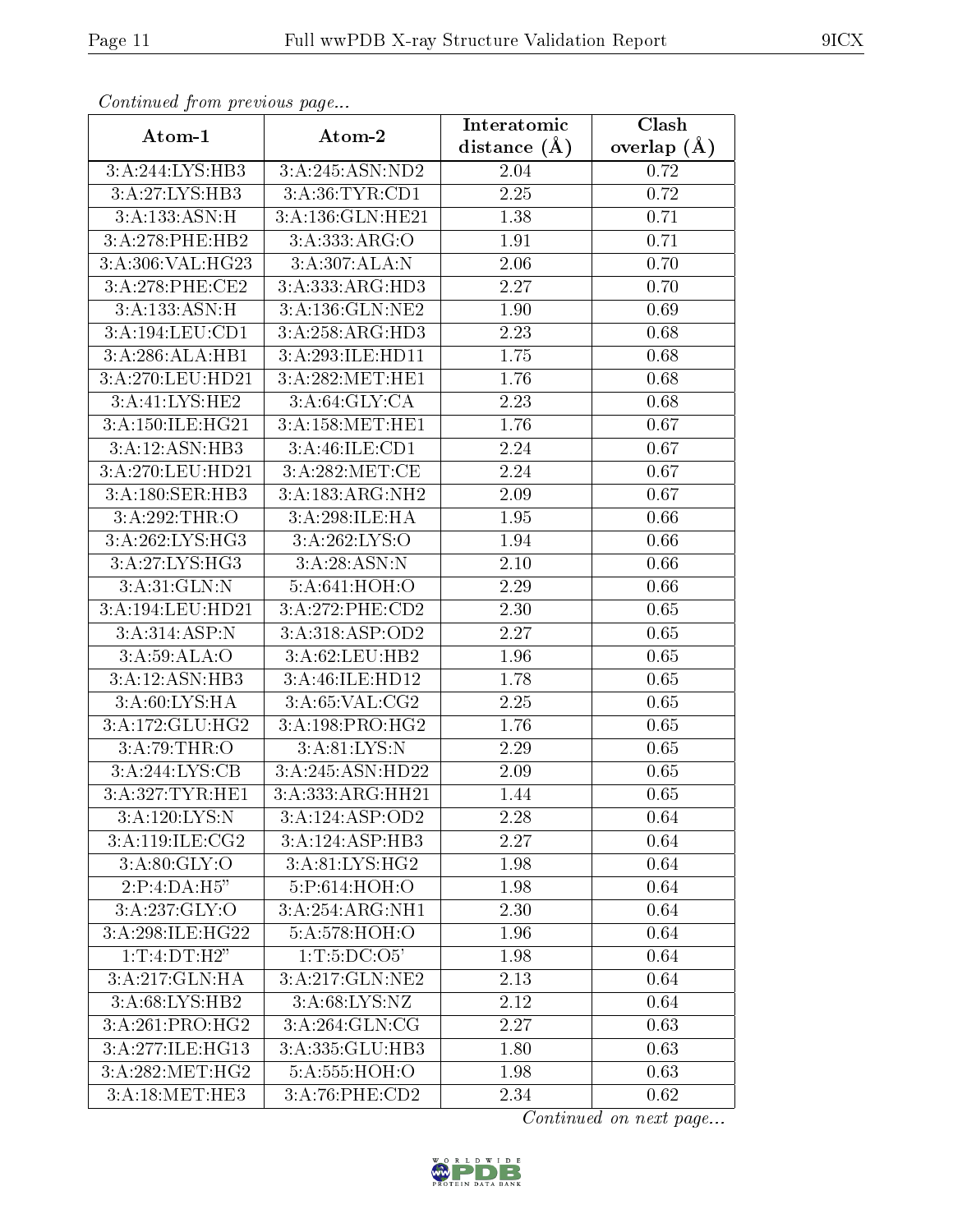| Continued from previous page |                             | Interatomic    | Clash         |
|------------------------------|-----------------------------|----------------|---------------|
| Atom-1                       | Atom-2                      | distance $(A)$ | overlap $(A)$ |
| 3:A:200:PHE:HB2              | 5:A:625:HOH:O               | 1.99           | 0.62          |
| 3:A:191:MET:HG2              | 3:A:255:ILE:CG1             | 2.16           | 0.61          |
| 3:A:202:SER:HB2              | 3:A:263:ASP:CG              | 2.21           | 0.61          |
| 3:A:182:ARG:NH1              | 3:A:273:THR:HG21            | 2.14           | 0.61          |
| 3:A:288:GLU:HA               | 3:A:288:GLU:OE1             | 1.92           | 0.61          |
| 3:A:44:SER:HB2               | 5:A:608:HOH:O               | 1.99           | 0.61          |
| 3: A: 41: LYS: O             | 3:A:45:VAL:H <sub>G13</sub> | $2.00\,$       | 0.61          |
| 3:A:207:GLN:HB2              | 5:A:625:HOH:O               | 2.01           | 0.60          |
| 3:A:313:VAL:HG13             | 3:A:318:ASP:HB2             | 1.82           | 0.60          |
| 3: A:150: ILE: O             | 3:A:188:SER:N               | 2.34           | 0.60          |
| 3:A:210:LEU:HB3              | 3:A:259:LEU:HD21            | 1.83           | 0.60          |
| 3:A:163:LEU:HD23             | 3:A:163:LEU:N               | 2.17           | 0.60          |
| 3:A:31:GLN:NE2               | 3:A:112:ARG:NH1             | 2.34           | 0.59          |
| 3:A:60:LYS:CA                | 3:A:65:VAL:HG22             | 2.28           | 0.59          |
| 2:P:2:DA:CS                  | 2:P:2:DA:H5'                | 2.38           | 0.59          |
| 3:A:38:ALA:O                 | 3:A:41:LYS:HD2              | 2.02           | 0.58          |
| 3:A:182:ARG:HG2              | 3:A:182:ARG:HH11            | 1.67           | 0.58          |
| 3:A:60:LYS:HE2               | 3:A:67:THR:HA               | 1.84           | 0.58          |
| 3:A:103:VAL:HB               | 3:A:106:ILE:HD12            | 1.86           | 0.58          |
| 3:A:137:ARG:HB3              | 5:A:622:HOH:O               | 2.03           | 0.58          |
| 3:A:210:LEU:CB               | 3:A:259:LEU:HD21            | 2.34           | 0.57          |
| 3:A:286:ALA:CB               | 3:A:293:ILE:HD11            | 2.35           | 0.57          |
| 3:A:264:GLN:NE2              | 3:A:296:TYR:HB3             | 2.20           | 0.57          |
| 3:A:201:THR:HG23             | 3:A:204:SER:HB3             | 1.86           | 0.56          |
| 3: A:68: LYS:O               | 3:A:72:LYS:HE3              | 2.05           | 0.56          |
| 3:A:333:ARG:HD2              | 5:A:584:HOH:O               | 2.04           | 0.56          |
| 3:A:133:ASN:HD21             | 3:A:136:GLN:H               | 1.53           | 0.56          |
| 3:A:202:SER:N                | 3:A:263:ASP:OD1             | 2.35           | 0.56          |
| 3: A:315: SER:OG             | 3:A:316:GLU:N               | 2.38           | 0.56          |
| 3: A: 326: LYS:O             | 3:A:326:LYS:HG3             | 2.05           | 0.56          |
| 3:A:228:LEU:HB2              | 3:A:236:MET:O               | 2.06           | 0.56          |
| 3: A:278: PHE: CZ            | 3:A:333:ARG:HD3             | 2.40           | 0.56          |
| 3:A:277:ILE:HG12             | 3:A:335:GLU:HA              | 1.88           | 0.55          |
| 3:A:11:LEU:CD2               | 3:A:11:LEU:H                | 2.15           | 0.55          |
| 3: A:196:THR:OG1             | 3:A:197:HIS:N               | 2.39           | 0.55          |
| 3:A:18:MET:CE                | 3:A:76:PHE:HB2              | 2.30           | 0.55          |
| 3:A:207:GLN:O                | 3:A:210:LEU:HB2             | 2.07           | 0.54          |
| 3:A:229:SER:HB3              | 5:A:513:HOH:O               | 2.07           | 0.54          |
| 3:A:200:PHE:O                | 3:A:262:LYS:N               | 2.31           | 0.54          |
| 3:A:194:LEU:HD12             | 3:A:258:ARG:HG2             | 1.89           | 0.54          |
| 3:A:211:LEU:HB2              | 3:A:259:LEU:HD22            | 1.90           | 0.54          |

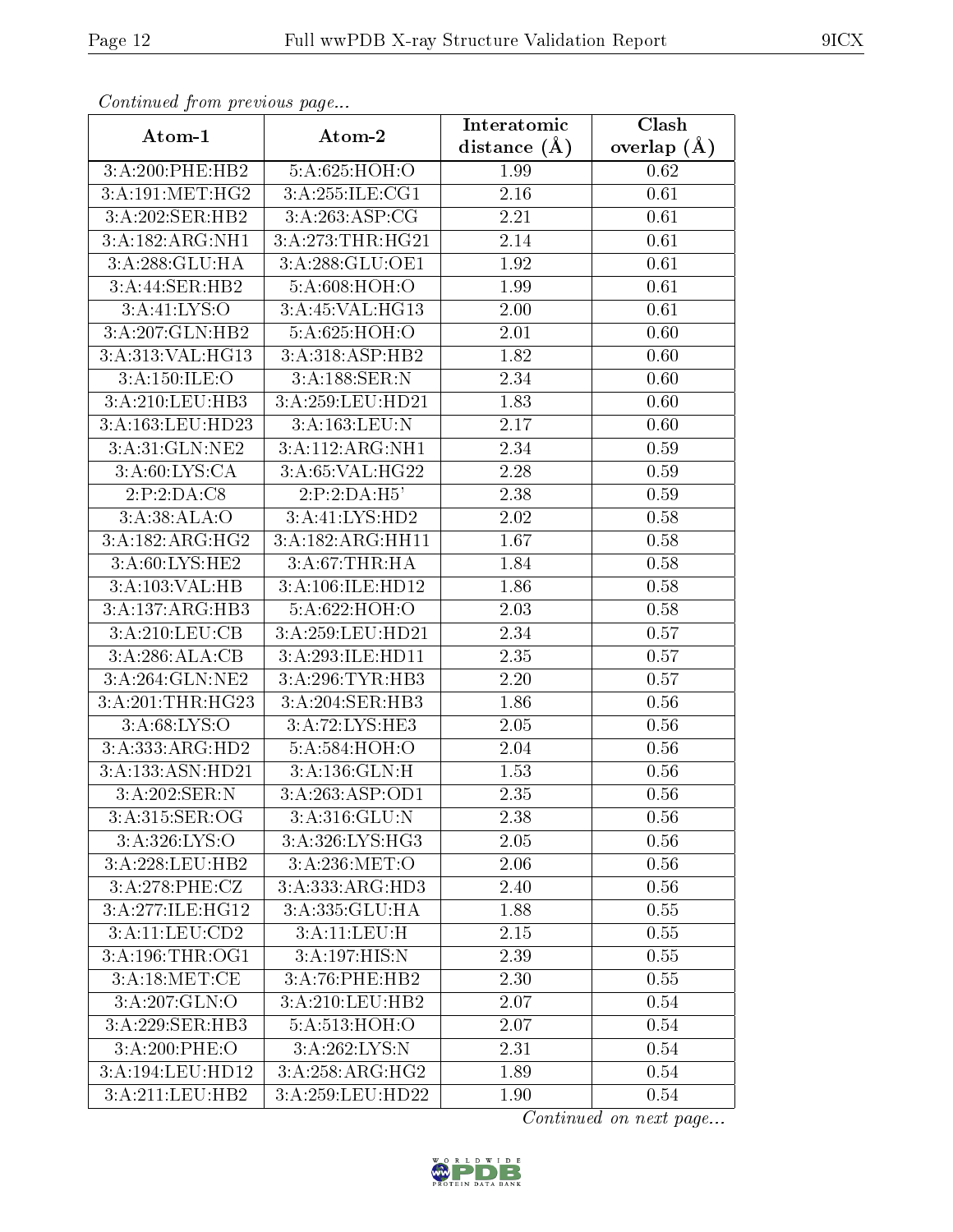| Continuea jiom previous page |                                    | Interatomic      | Clash         |
|------------------------------|------------------------------------|------------------|---------------|
| Atom-1                       | Atom-2                             | distance $(\AA)$ | overlap $(A)$ |
| 3:A:41:LYS:HD3               | 3:A:42:ALA:N                       | 2.24             | 0.53          |
| 3:A:150:ILE:N                | 3:A:188:SER:O                      | 2.38             | 0.53          |
| 3:A:197:HIS:CE1              | 3:A:198:PRO:HD2                    | 2.44             | 0.53          |
| 3:A:28:ASN:HD22              | 3: A:28: ASN:N                     | 2.04             | 0.53          |
| 3:A:121:THR:O                | 3:A:124:ASP:HB2                    | 2.08             | 0.53          |
| 3:A:23:ALA:CB                | 3:A:39:TYR:HB2                     | 2.22             | 0.53          |
| $3:A:294:AS\overline{N:ND2}$ | 3:A:297:THR:H                      | 2.06             | 0.53          |
| 3:A:178:CYS:SG               | 3:A:194:LEU:HD22                   | 2.49             | 0.52          |
| 1:T:4:DT:OP1                 | 3:A:231:GLY:HA3                    | 2.09             | 0.52          |
| 3:A:202:SER:HB2              | 3:A:263:ASP:OD1                    | 2.09             | 0.52          |
| 3:A:207:GLN:HB3              | 3:A:210:LEU:HG                     | 1.91             | $0.52\,$      |
| 3:A:108:PRO:O                | 3:A:112:ARG:HG3                    | 2.09             | 0.52          |
| 3:A:81:LYS:NZ                | 3:A:86:GLU:OE1                     | 2.30             | 0.52          |
| 3:A:18:MET:HE3               | 3:A:76:PHE:CG                      | 2.45             | 0.51          |
| 3:A:306:VAL:CG2              | 3:A:307:ALA:N                      | 2.74             | 0.51          |
| 3: A: 35: LYS: O             | $3:A:38:AL\overline{A:H}B3$        | 2.11             | 0.51          |
| 3:A:172:GLU:HG2              | 3:A:198:PRO:CG                     | 2.40             | 0.51          |
| 3:A:267:CYS:N                | 5:A:508:HOH:O                      | 2.31             | 0.51          |
| 3:A:169:VAL:HG13             | 3:A:173:TYR:HE2                    | 1.76             | 0.51          |
| $3:A:248:LYS:H\overline{G2}$ | 3: A:248: LYS:O                    | 2.09             | 0.51          |
| 3:A:327:TYR:CD1              | 3:A:328:ARG:N                      | 2.79             | 0.51          |
| 3:A:182:ARG:NH1              | 3:A:273:THR:OG1                    | 2.44             | 0.51          |
| 3:A:215:VAL:O                | 3:A:219:GLN:HG3                    | 2.11             | 0.51          |
| 3:A:18:MET:HE1               | 3:A:76:PHE:CB                      | 2.34             | 0.50          |
| 3:A:276:ASP:O                | 3:A:280:LYS:HG3                    | 2.11             | 0.50          |
| 3:A:303:VAL:C                | 3:A:305:GLY:H                      | 2.13             | 0.50          |
| 3:A:321:ASP:O                | 3:A:324:GLN:N                      | 2.41             | 0.50          |
| 3:A:60:LYS:HE2               | 3:A:67:THR:CA                      | 2.41             | 0.50          |
| 3: A: 155: MET: HA           | $3:A:158:MET:\overline{\text{CE}}$ | 2.36             | 0.50          |
| $3:A:245:A\overline{SN:H}$   | 3:A:245:ASN:ND2                    | 2.03             | 0.50          |
| 3:A:30:SER:HB2               | 3:A:32:ALA:H                       | 1.76             | 0.50          |
| 3:A:169:VAL:HG13             | 3:A:173:TYR:CE2                    | 2.46             | 0.49          |
| 3:A:121:THR:HG23             | 3:A:124:ASP:OD2                    | 2.12             | 0.49          |
| 3:A:133:ASN:HD22             | 3:A:135:HIS:N                      | 2.10             | 0.49          |
| 3:A:245:ASN:N                | 3:A:245:ASN:ND2                    | 2.48             | 0.49          |
| 3:A:200:PHE:CD2              | 3:A:261:PRO:HA                     | 2.48             | 0.49          |
| 3:A:182:ARG:HH11             | 3:A:273:THR:CG2                    | 2.26             | 0.48          |
| 3:A:202:SER:HB2              | 3:A:263:ASP:OD2                    | 2.13             | 0.48          |
| 3:A:271:TYR:CE1              | 3:A:283:ARG:NH2                    | 2.81             | 0.48          |
| 3:A:250:TYR:HB3              | 3:A:251:PRO:CD                     | 2.39             | 0.48          |
| 3:A:270:LEU:CD2              | 3: A:282:MET:HE1                   | 2.44             | 0.48          |

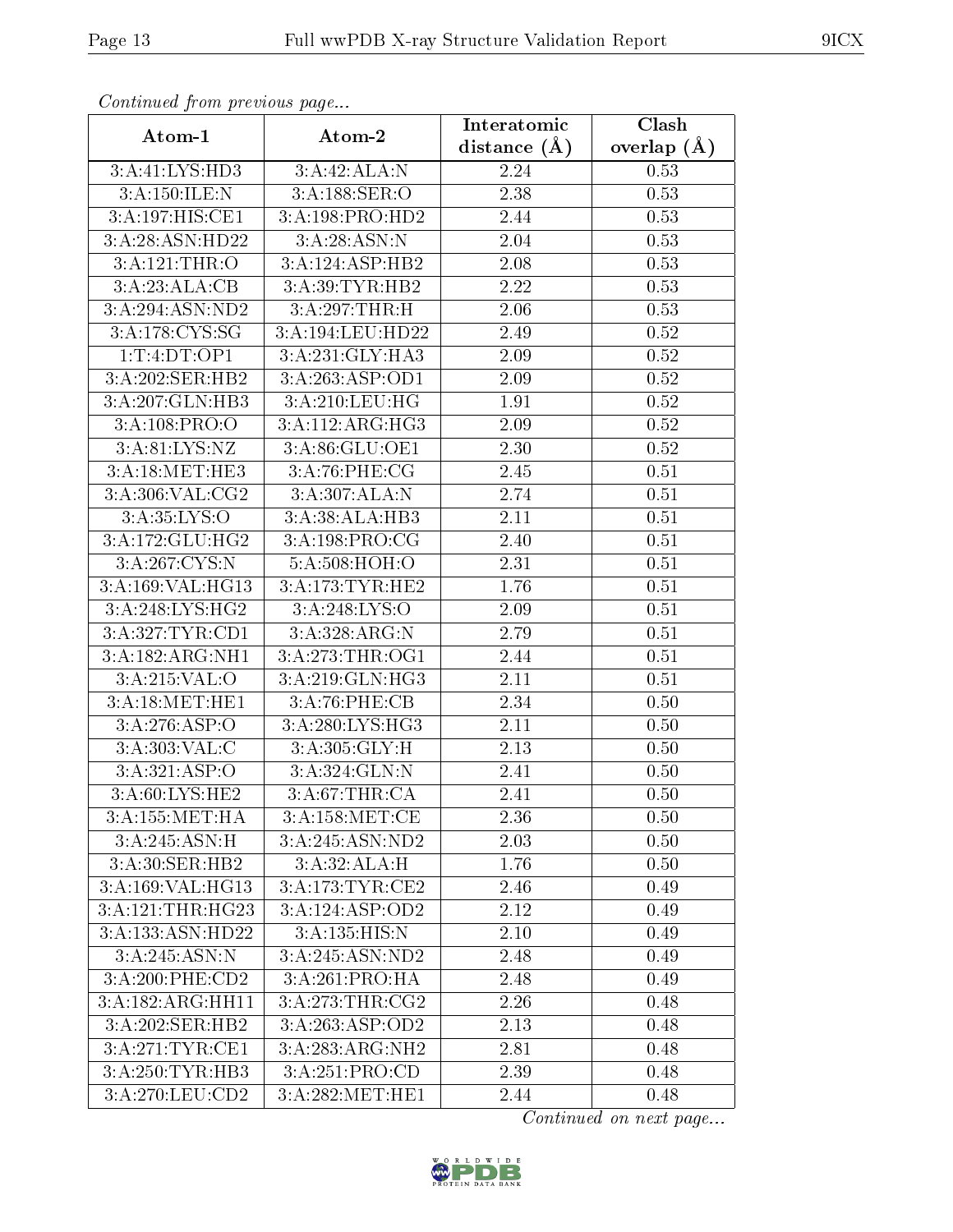| Continuea jioin pievivus page |                            | Clash<br>Interatomic |               |  |  |
|-------------------------------|----------------------------|----------------------|---------------|--|--|
| Atom-1                        | Atom-2                     | distance $(A)$       | overlap $(A)$ |  |  |
| 3:A:286:ALA:O                 | 3:A:291:PHE:HB2            | 2.14                 | 0.47          |  |  |
| 3:A:277:ILE:HG13              | 3:A:335:GLU:CB             | 2.43                 | 0.47          |  |  |
| 3:A:182:ARG:HH11              | 3:A:273:THR:HG21           | 1.79                 | 0.47          |  |  |
| 3:A:289:LYS:HD3               | 3:A:289:LYS:HA             | 1.44                 | 0.47          |  |  |
| 3:A:122:LEU:HD22              | 3:A:126:ARG:CZ             | 2.44                 | 0.47          |  |  |
| 3:A:133:ASN:O                 | 3:A:137:ARG:HG3            | 2.14                 | 0.47          |  |  |
| 3:A:270:LEU:HD21              | 3:A:282:MET:HE2            | 1.96                 | 0.47          |  |  |
| 3:A:295:GLU:HG2               | 3:A:296:TYR:CE1            | 2.50                 | 0.47          |  |  |
| 3:A:294:ASN:HB2               | 3:A:295:GLU:OE2            | 2.14                 | 0.47          |  |  |
| 3:A:100:LEU:HD12              | 3:A:100:LEU:HA             | 1.58                 | 0.47          |  |  |
| 3: A:68: LYS:NZ               | 3:A:68:LYS:CB              | 2.78                 | 0.47          |  |  |
| 3:A:149:ARG:NH2               | 3:A:188:SER:HA             | 2.30                 | 0.46          |  |  |
| 3:A:75:GLU:O                  | 3:A:79:THR:HG23            | 2.16                 | 0.46          |  |  |
| 3:A:217:GLN:HA                | 3:A:217:GLN:HE21           | 1.77                 | 0.46          |  |  |
| 3:A:223:PHE:O                 | 3:A:239:CYS:HA             | 2.16                 | 0.46          |  |  |
| 3:A:196:THR:HG22              | 3:A:265:TYR:CE1            | 2.50                 | 0.46          |  |  |
| 3: A:26: GLU:OE1              | 3:A:26:GLU:HA              | 2.15                 | 0.46          |  |  |
| 3:A:331:LYS:HD2               | 3:A:332:ASP:N              | 2.30                 | 0.46          |  |  |
| 3:A:326:LYS:HE2               | 3:A:328:ARG:NE             | 2.24                 | 0.46          |  |  |
| 3:A:259:LEU:O                 | 3:A:260:ILE:HD13           | 2.15                 | 0.46          |  |  |
| 3:A:309:GLU:OE1               | 3:A:309:GLU:HA             | 2.16                 | 0.46          |  |  |
| 3:A:154:GLU:O                 | 3:A:158:MET:HG3            | 2.15                 | 0.46          |  |  |
| 3:A:33:ILE:HA                 | 3:A:36:TYR:HB3             | 1.97                 | 0.46          |  |  |
| 3:A:145:ASP:HB3               | 3:A:252:HIS:O              | 2.16                 | 0.45          |  |  |
| 3:A:157:GLN:NE2               | 3:A:244:LYS:NZ             | 2.63                 | 0.45          |  |  |
| 3:A:285:HIS:NE2               | 3:A:289:LYS:HG2            | 2.31                 | 0.45          |  |  |
| 3:A:150:ILE:HG21              | 3: A:158:MET:CE            | 2.43                 | 0.45          |  |  |
| 3:A:212:HIS:CD2               | $3:A:212:HIS:\overline{H}$ | 2.34                 | 0.45          |  |  |
| 3:A:26:GLU:HA                 | 3:A:30:SER:OG              | 2.16                 | 0.45          |  |  |
| 3:A:125:LEU:HD22              | 3:A:132:LEU:HD21           | 1.98                 | 0.45          |  |  |
| 3:A:18:MET:CE                 | 3:A:76:PHE:CD2             | 3.00                 | 0.45          |  |  |
| 3:A:152:ARG:NH2               | 3:A:181:PHE:O              | 2.50                 | 0.45          |  |  |
| 3:A:272:PHE:HD1               | 3:A:272:PHE:HA             | 1.51                 | 0.45          |  |  |
| 3:A:182:ARG:NH1               | 3:A:182:ARG:HG2            | 2.29                 | 0.45          |  |  |
| 3:A:184:GLY:O                 | 3:A:185:ALA:O              | 2.36                 | 0.44          |  |  |
| 3:A:327:TYR:HD1               | 3:A:328:ARG:N              | 2.14                 | 0.44          |  |  |
| 3:A:11:LEU:N                  | 3:A:11:LEU:HD23            | 2.13                 | 0.44          |  |  |
| 3:A:14:GLY:O                  | 3:A:17:ASP:N               | 2.50                 | 0.44          |  |  |
| 3:A:316:GLU:CD                | 3:A:333:ARG:HH22           | 2.21                 | 0.44          |  |  |
| 3:A:41:LYS:CD                 | 3:A:42:ALA:N               | 2.79                 | 0.44          |  |  |
| $3:A:286:ALA:\overline{HA}$   | 3:A:323:ILE:HG21           | 1.98                 | 0.44          |  |  |

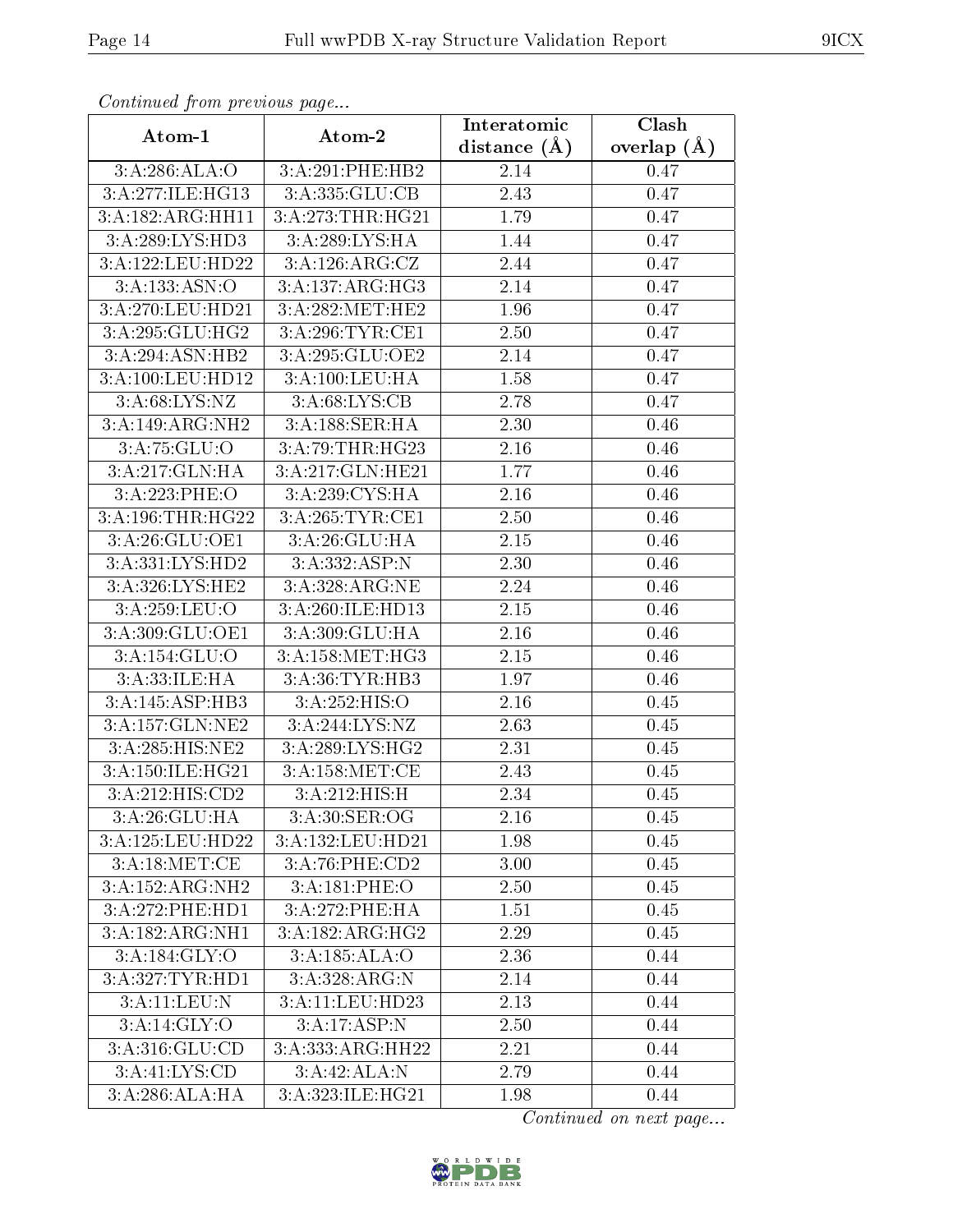| Continuati prom provious pago        |                    | Interatomic    | Clash         |
|--------------------------------------|--------------------|----------------|---------------|
| Atom-1                               | Atom-2             | distance $(A)$ | overlap $(A)$ |
| 3:A:32:ALA:HB1                       | 3:A:35:LYS:HB2     | 1.99           | 0.44          |
| 3:A:79:THR:C                         | 3:A:81:LYS:H       | 2.21           | 0.44          |
| 3: A:312: PRO:O                      | 3:A:322:TYR:OH     | 2.26           | 0.44          |
| 3:A:241:LEU:HB3                      | 3:A:242:PRO:HD2    | 2.00           | 0.44          |
| 3:A:151:PRO:HD2                      | $3:$ A:154:GLU:OE1 | 2.17           | 0.44          |
| 3:A:212:HIS:CD2                      | 3:A:212:HIS:N      | 2.84           | 0.44          |
| 3:A:85:LEU:HA                        | 3:A:85:LEU:HD12    | 1.67           | 0.44          |
| 3:A:311:LEU:HA                       | 3:A:311:LEU:HD12   | 1.64           | 0.44          |
| 3:A:11:LEU:N                         | 3:A:11:LEU:CD2     | 2.80           | 0.43          |
| 3:A:182:ARG:NH1                      | 3:A:273:THR:CG2    | 2.81           | 0.43          |
| 3:A:88:ILE:HG21                      | 3:A:88:ILE:HD13    | 1.76           | 0.43          |
| 3:A:106:ILE:HG21                     | 3:A:106:ILE:HD13   | 1.82           | 0.43          |
| 3:A:158:MET:O                        | 3:A:162:VAL:HG23   | 2.18           | 0.43          |
| 3:A:172:GLU:CG                       | 3:A:198:PRO:CG     | 2.97           | 0.43          |
| 3:A:194:LEU:HA                       | 3:A:194:LEU:HD12   | 1.40           | 0.43          |
| 3:A:196:THR:HB                       | 3:A:265:TYR:CD1    | 2.54           | 0.43          |
| 3:A:200:PHE:C                        | 3:A:201:THR:HG22   | 2.35           | 0.43          |
| 3:A:68:LYS:HB2                       | 3:A:68:LYS:HZ1     | 1.84           | 0.43          |
| 3:A:12:ASN:HB3                       | 3:A:46:ILE:HD11    | 2.00           | 0.43          |
| 3:A:195:LEU:O                        | 3:A:260:ILE:N      | 2.51           | 0.43          |
| 3:A:133:ASN:HD22                     | 3:A:133:ASN:C      | 2.22           | 0.43          |
| 3:A:183:ARG:NH1                      | 3:A:275:SER:HA     | 2.34           | 0.43          |
| 3:A:285:HIS:CE1                      | 3:A:289:LYS:HE3    | 2.53           | 0.43          |
| 3:A:227:THR:HG23                     | 3:A:235:PHE:CE2    | 2.53           | 0.42          |
| 3:A:172:GLU:HG3                      | 3:A:198:PRO:HG3    | 2.02           | 0.42          |
| 1: T: 7: DG: N2                      | 2:P:2:DA:C2        | 2.88           | 0.42          |
| 3:A:179:GLY:O                        | 3:A:182:ARG:HB3    | 2.19           | 0.42          |
| 3: A:267:CYS:SG                      | 3:A:297:THR:HA     | 2.58           | 0.42          |
| 3:A:218:LEU:HB3                      | 3:A:224:ILE:HD12   | $2.01\,$       | 0.42          |
| 3:A:254:ARG:NH1                      | 3:A:255:ILE:H      | 2.16           | 0.42          |
| 3:A:122:LEU:O                        | 3:A:126:ARG:HG3    | 2.19           | 0.42          |
| 3:A:22:LEU:HA                        | 3:A:22:LEU:HD13    | 1.77           | 0.42          |
| 3:A:264:GLN:HA                       | 5:A:536:HOH:O      | 2.19           | 0.42          |
| 3:A:125:LEU:HD23                     | 3:A:125:LEU:HA     | 1.80           | 0.42          |
| 3:A:254:ARG:NH1                      | 3:A:255:ILE:N      | 2.68           | 0.42          |
| 3:A:255:ILE:HG12                     | 3:A:256:ASP:N      | 2.35           | 0.42          |
| 1:T:4:DT:H5"                         | 3:A:231:GLY:HA3    | 2.01           | 0.42          |
| 3:A:134:HIS:HE1                      | 3:A:227:THR:O      | 2.02           | 0.41          |
| 3:A:12:ASN:CB                        | 3:A:46:ILE:HD12    | 2.47           | 0.41          |
| 2:P:1:DC:H2"                         | 2:P:2:DA:H5'       | 2.01           | 0.41          |
| $3:A:155:\overline{\mathrm{MET:SD}}$ | 3:A:158:MET:CE     | 3.09           | 0.41          |

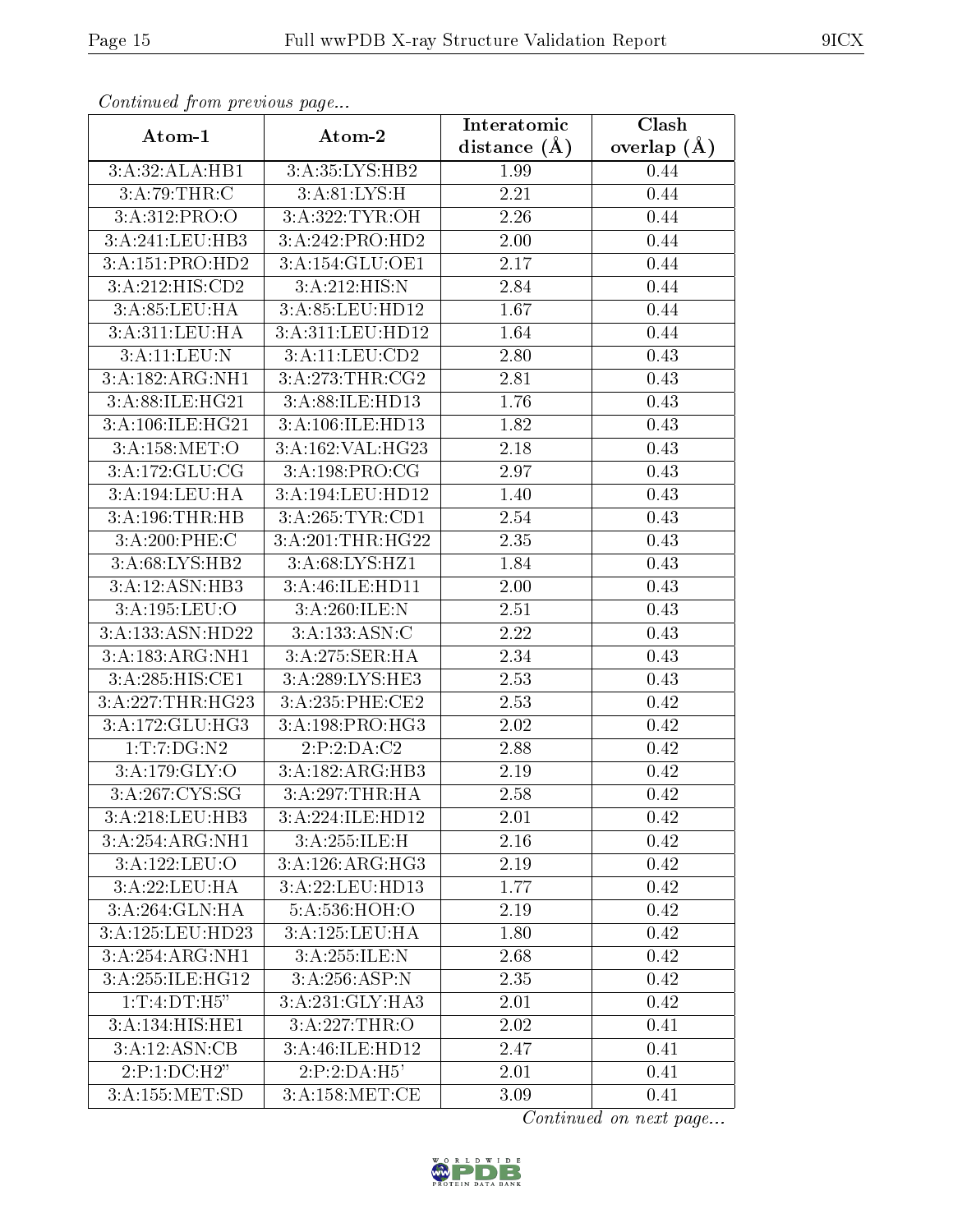| Atom-1                      | Atom-2           | Interatomic    | Clash         |
|-----------------------------|------------------|----------------|---------------|
|                             |                  | distance $(A)$ | overlap $(A)$ |
| 3:A:100:LEU:HD13            | 3:A:100:LEU:N    | 2.34           | 0.41          |
| 3:A:205:THR:O               | 3: A:206: LYS:O  | 2.38           | 0.41          |
| 3:A:322:TYR:C               | 3:A:324:GLN:H    | 2.23           | 0.41          |
| 3:A:278:PHE:CE2             | 3:A:333:ARG:CD   | 3.00           | 0.41          |
| $3:A:50:PRO:H\overline{G2}$ | 3:A:51:HIS:CD2   | 2.56           | 0.41          |
| 3:A:40:ARG:HB2              | 3:A:40:ARG:HE    | 1.51           | 0.41          |
| 3:A:196:THR:CG2             | 3:A:265:TYR:CD1  | 3.04           | 0.41          |
| 3:A:299:ARG:HB3             | 3:A:300:PRO:HD2  | 2.03           | 0.41          |
| 3:A:331:LYS:O               | 3:A:331:LYS:HG2  | 2.09           | 0.41          |
| 3:A:228:LEU:HA              | 3:A:228:LEU:HD12 | 1.48           | 0.40          |
| 3:A:251:PRO:HG2             | 3:A:253:ARG:CZ   | 2.51           | 0.40          |
| 3:A:122:LEU:HD22            | 3:A:126:ARG:NH2  | 2.36           | 0.40          |
| 3:A:161:ILE:HD13            | 3:A:161:ILE:HG21 | 1.80           | 0.40          |
| 2:P:1:DC:C2'                | 2:P:2:DA:H5"     | 2.38           | 0.40          |
| 3:A:178:CYS:SG              | 3:A:194:LEU:CD2  | 3.10           | 0.40          |
| 3:A:218:LEU:HD12            | 3:A:218:LEU:HA   | 1.89           | 0.40          |
| $3:$ A:264:GLN:HE21         | 3:A:264:GLN:HB3  | 1.38           | 0.40          |

All (1) symmetry-related close contacts are listed below. The label for Atom-2 includes the symmetry operator and encoded unit-cell translations to be applied.

| Atom-1 | Atom-2                                      | Interatomic<br>distance $(A)$ | Clash<br>overlap $(A)$ |
|--------|---------------------------------------------|-------------------------------|------------------------|
|        | 3:A:83:ARG:NH1   3:A:117:GLU:CB[3]<br>-5581 |                               | 0.41                   |

#### 5.3 Torsion angles (i)

#### 5.3.1 Protein backbone (i)

In the following table, the Percentiles column shows the percent Ramachandran outliers of the chain as a percentile score with respect to all X-ray entries followed by that with respect to entries of similar resolution.

The Analysed column shows the number of residues for which the backbone conformation was analysed, and the total number of residues.

| Mol   Chain | Analysed                                            |  | Favoured   Allowed   Outliers   Percentiles |
|-------------|-----------------------------------------------------|--|---------------------------------------------|
|             | $325/335$ (97\%)   278 (86\%)   29 (9\%)   18 (6\%) |  | $\boxed{2}$ $\boxed{2}$                     |

All (18) Ramachandran outliers are listed below:

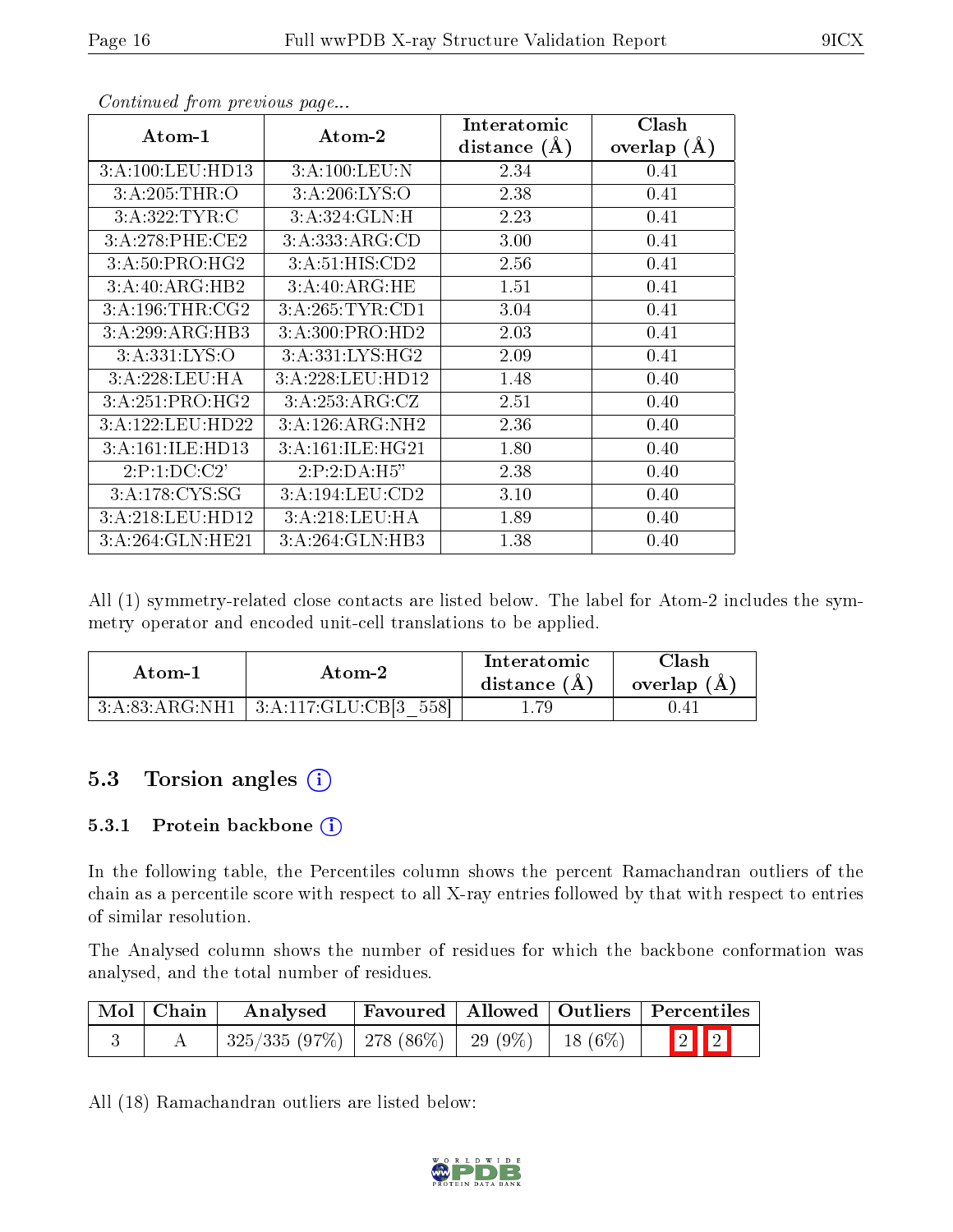| Mol            | Chain              | Res | Type                      |
|----------------|--------------------|-----|---------------------------|
| 3              | $\boldsymbol{A}$   | 32  | <b>ALA</b>                |
| 3              | $\overline{A}$     | 185 | <b>ALA</b>                |
| 3              | $\overline{\rm A}$ | 202 | ${\rm SER}$               |
| $\overline{3}$ | $\overline{A}$     | 206 | $\overline{\mathrm{LYS}}$ |
| 3              | $\overline{\rm A}$ | 244 | <b>LYS</b>                |
| $\overline{3}$ | $\overline{\rm A}$ | 307 | <b>ALA</b>                |
| $\overline{3}$ | $\overline{A}$     | 10  | THR                       |
| $\overline{3}$ | $\overline{\rm A}$ | 80  | <b>GLY</b>                |
| $\overline{3}$ | $\overline{\rm A}$ | 246 | ASP                       |
| 3              | $\overline{\rm A}$ | 247 | GLU                       |
| $\overline{3}$ | $\overline{\rm A}$ | 289 | $\overline{\text{LYS}}$   |
| 3              | $\overline{\rm A}$ | 309 | GLU                       |
| 3              | $\overline{\rm A}$ | 91  | ASP                       |
| 3              | $\overline{A}$     | 334 | SER                       |
| 3              | $\overline{A}$     | 310 | PRO                       |
| 3              | $\overline{\rm A}$ | 207 | GLN                       |
| 3              | $\overline{\rm A}$ | 265 | <b>TYR</b>                |
| 3              | A                  | 312 | PRO                       |

#### 5.3.2 Protein sidechains (i)

In the following table, the Percentiles column shows the percent sidechain outliers of the chain as a percentile score with respect to all X-ray entries followed by that with respect to entries of similar resolution.

The Analysed column shows the number of residues for which the sidechain conformation was analysed, and the total number of residues.

| Mol   Chain | Analysed        |                      | Rotameric   Outliers   Percentiles |
|-------------|-----------------|----------------------|------------------------------------|
|             | $288/295(98\%)$ | 225 (78%)   63 (22%) | $\prod$                            |

All (63) residues with a non-rotameric sidechain are listed below:

| Mol | Chain | Res | <b>Type</b> |
|-----|-------|-----|-------------|
| 3   |       | 10  | THR         |
| 3   | А     | 19  | LEU         |
| 3   | А     | 20  | THR         |
| 3   | А     | 22  | LEU         |
| 3   | А     | 27  | <b>LYS</b>  |
| 3   | А     | 28  | <b>ASN</b>  |
| 3   | А     | 30  | SER         |
| 3   |       | 37  | <b>ASN</b>  |
| 3   |       |     | ARG         |

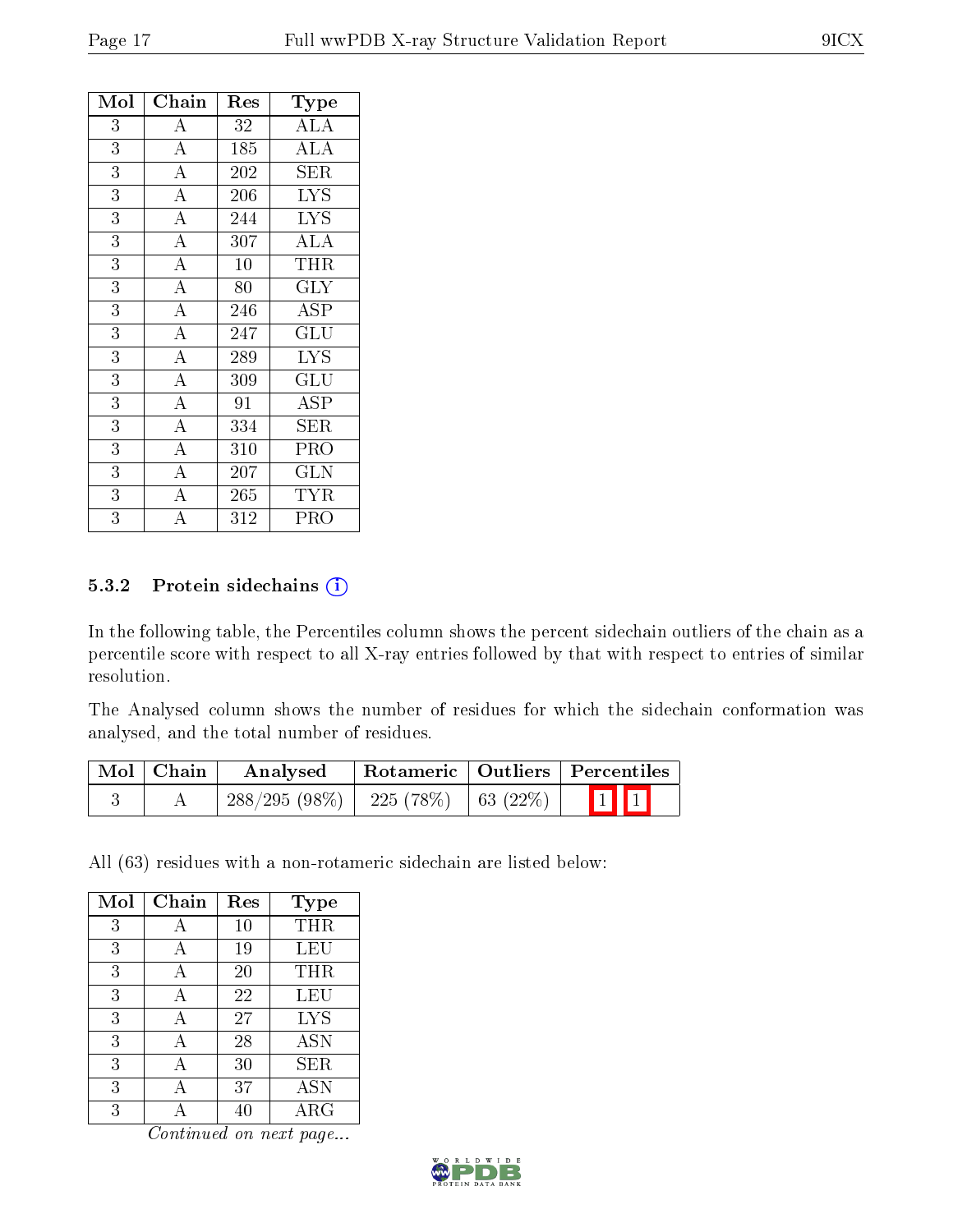| $\mathrm{\bar{Ty}pe}$<br>$\frac{A}{A} \frac{A}{A} \frac{A}{A} \frac{A}{A} \frac{A}{A} \frac{A}{A} \frac{A}{A} \frac{A}{A} \frac{A}{A} \frac{A}{A} \frac{A}{A} \frac{A}{A} \frac{A}{A} \frac{A}{A} \frac{A}{A} \frac{A}{A} \frac{A}{A} \frac{A}{A} \frac{A}{A} \frac{A}{A} \frac{A}{A} \frac{A}{A} \frac{A}{A} \frac{A}{A} \frac{A}{A} \frac{A}{A} \frac{A}{A} \frac{A}{A} \frac{A}{A} \frac{A}{A} \frac{A}{A} \frac{$<br>$\overline{41}$<br>$\frac{\text{LYS}}{\text{ILE}}$<br>3<br>$\overline{3}$<br>$\overline{46}$<br>$\overline{\text{LYS}}$<br>$\overline{3}$<br>$\overline{54}$ |  |
|---------------------------------------------------------------------------------------------------------------------------------------------------------------------------------------------------------------------------------------------------------------------------------------------------------------------------------------------------------------------------------------------------------------------------------------------------------------------------------------------------------------------------------------------------------------------------------------|--|
|                                                                                                                                                                                                                                                                                                                                                                                                                                                                                                                                                                                       |  |
|                                                                                                                                                                                                                                                                                                                                                                                                                                                                                                                                                                                       |  |
|                                                                                                                                                                                                                                                                                                                                                                                                                                                                                                                                                                                       |  |
| LEU<br>3<br>62                                                                                                                                                                                                                                                                                                                                                                                                                                                                                                                                                                        |  |
| <b>VAL</b><br>$\overline{3}$<br>$65\,$                                                                                                                                                                                                                                                                                                                                                                                                                                                                                                                                                |  |
| <b>THR</b><br>$\overline{67}$<br>3                                                                                                                                                                                                                                                                                                                                                                                                                                                                                                                                                    |  |
| $\overline{3}$<br>$\overline{\text{THR}}$<br>$79\,$                                                                                                                                                                                                                                                                                                                                                                                                                                                                                                                                   |  |
| <b>THR</b><br>$\overline{3}$<br>93                                                                                                                                                                                                                                                                                                                                                                                                                                                                                                                                                    |  |
| 3<br>94<br>${\rm SER}$                                                                                                                                                                                                                                                                                                                                                                                                                                                                                                                                                                |  |
| $\overline{\text{SER}}$<br>$\overline{3}$<br>$\overline{95}$                                                                                                                                                                                                                                                                                                                                                                                                                                                                                                                          |  |
| LEU<br>$\overline{3}$<br>$100\,$                                                                                                                                                                                                                                                                                                                                                                                                                                                                                                                                                      |  |
| $\overline{3}$<br>$\overline{101}$                                                                                                                                                                                                                                                                                                                                                                                                                                                                                                                                                    |  |
| $\frac{\overline{\text{THR}}}{\text{LYS}}$<br>$\overline{3}$<br>$\overline{113}$                                                                                                                                                                                                                                                                                                                                                                                                                                                                                                      |  |
| LEU<br><sup>122</sup><br>$\overline{3}$                                                                                                                                                                                                                                                                                                                                                                                                                                                                                                                                               |  |
| <b>ASN</b><br>$\overline{3}$<br>133                                                                                                                                                                                                                                                                                                                                                                                                                                                                                                                                                   |  |
| $\overline{3}$<br>$\overline{\text{ARG}}$<br>$152\,$                                                                                                                                                                                                                                                                                                                                                                                                                                                                                                                                  |  |
| $\overline{\text{LYS}}$<br>$\overline{3}$<br>168                                                                                                                                                                                                                                                                                                                                                                                                                                                                                                                                      |  |
| SER<br>3<br>$\overline{171}$                                                                                                                                                                                                                                                                                                                                                                                                                                                                                                                                                          |  |
| $\overline{\text{GLU}}$<br>172<br>$\overline{3}$                                                                                                                                                                                                                                                                                                                                                                                                                                                                                                                                      |  |
| $\overline{\text{SER}}$<br>$\overline{3}$<br>188                                                                                                                                                                                                                                                                                                                                                                                                                                                                                                                                      |  |
| MET<br>$\overline{3}$<br>$19\overline{1}$                                                                                                                                                                                                                                                                                                                                                                                                                                                                                                                                             |  |
| $\overline{\text{ASP}}$<br>$\overline{3}$<br>192                                                                                                                                                                                                                                                                                                                                                                                                                                                                                                                                      |  |
| LEU<br>3<br>194                                                                                                                                                                                                                                                                                                                                                                                                                                                                                                                                                                       |  |
| $\overline{3}$<br>199<br>$\overline{\text{SER}}$                                                                                                                                                                                                                                                                                                                                                                                                                                                                                                                                      |  |
| <b>THR</b><br>$\overline{3}$<br>201                                                                                                                                                                                                                                                                                                                                                                                                                                                                                                                                                   |  |
| $\overline{3}$<br>$\overline{\text{SER}}$<br>$\overline{202}$                                                                                                                                                                                                                                                                                                                                                                                                                                                                                                                         |  |
| $\overline{\text{SER}}$<br>$\overline{3}$<br>$\overline{204}$                                                                                                                                                                                                                                                                                                                                                                                                                                                                                                                         |  |
| 3<br>$218\,$<br>LEU                                                                                                                                                                                                                                                                                                                                                                                                                                                                                                                                                                   |  |
| ILE<br>$\overline{3}$<br>$\overline{224}$                                                                                                                                                                                                                                                                                                                                                                                                                                                                                                                                             |  |
| LEU<br>$\overline{3}$<br>228<br>А                                                                                                                                                                                                                                                                                                                                                                                                                                                                                                                                                     |  |
| $\overline{A}$<br>3<br><b>ASN</b><br>245                                                                                                                                                                                                                                                                                                                                                                                                                                                                                                                                              |  |
| $\overline{3}$<br>$\overline{\text{ASP}}$<br>246                                                                                                                                                                                                                                                                                                                                                                                                                                                                                                                                      |  |
| $\frac{\overline{A}}{\overline{A}}$<br>$\overline{\text{LYS}}$<br>$\boldsymbol{3}$<br>248                                                                                                                                                                                                                                                                                                                                                                                                                                                                                             |  |
| $\overline{\rm{ARG}}$<br>$\overline{3}$<br>$\overline{253}$                                                                                                                                                                                                                                                                                                                                                                                                                                                                                                                           |  |
| $\overline{A}$<br><b>ILE</b><br>$\overline{3}$<br>255                                                                                                                                                                                                                                                                                                                                                                                                                                                                                                                                 |  |
| $\frac{1}{\mathbf{A}}$<br>$\overline{\rm ARG}$<br>$\overline{3}$<br>258                                                                                                                                                                                                                                                                                                                                                                                                                                                                                                               |  |
| $\overline{A}$<br>LEU<br>$\boldsymbol{3}$<br>259                                                                                                                                                                                                                                                                                                                                                                                                                                                                                                                                      |  |
| $\overline{A}$<br>$\overline{\text{GLN}}$<br>3<br>264                                                                                                                                                                                                                                                                                                                                                                                                                                                                                                                                 |  |
| $\overline{A}$<br>ILE<br>3<br>277                                                                                                                                                                                                                                                                                                                                                                                                                                                                                                                                                     |  |
| $\overline{A}$<br>$\overline{3}$<br>$\overline{\text{MET}}$<br>282                                                                                                                                                                                                                                                                                                                                                                                                                                                                                                                    |  |
| $\overline{A}$<br>LEU<br>$\overline{3}$<br>287                                                                                                                                                                                                                                                                                                                                                                                                                                                                                                                                        |  |
| $\overline{\rm A}$<br>GLU<br>3<br>288                                                                                                                                                                                                                                                                                                                                                                                                                                                                                                                                                 |  |

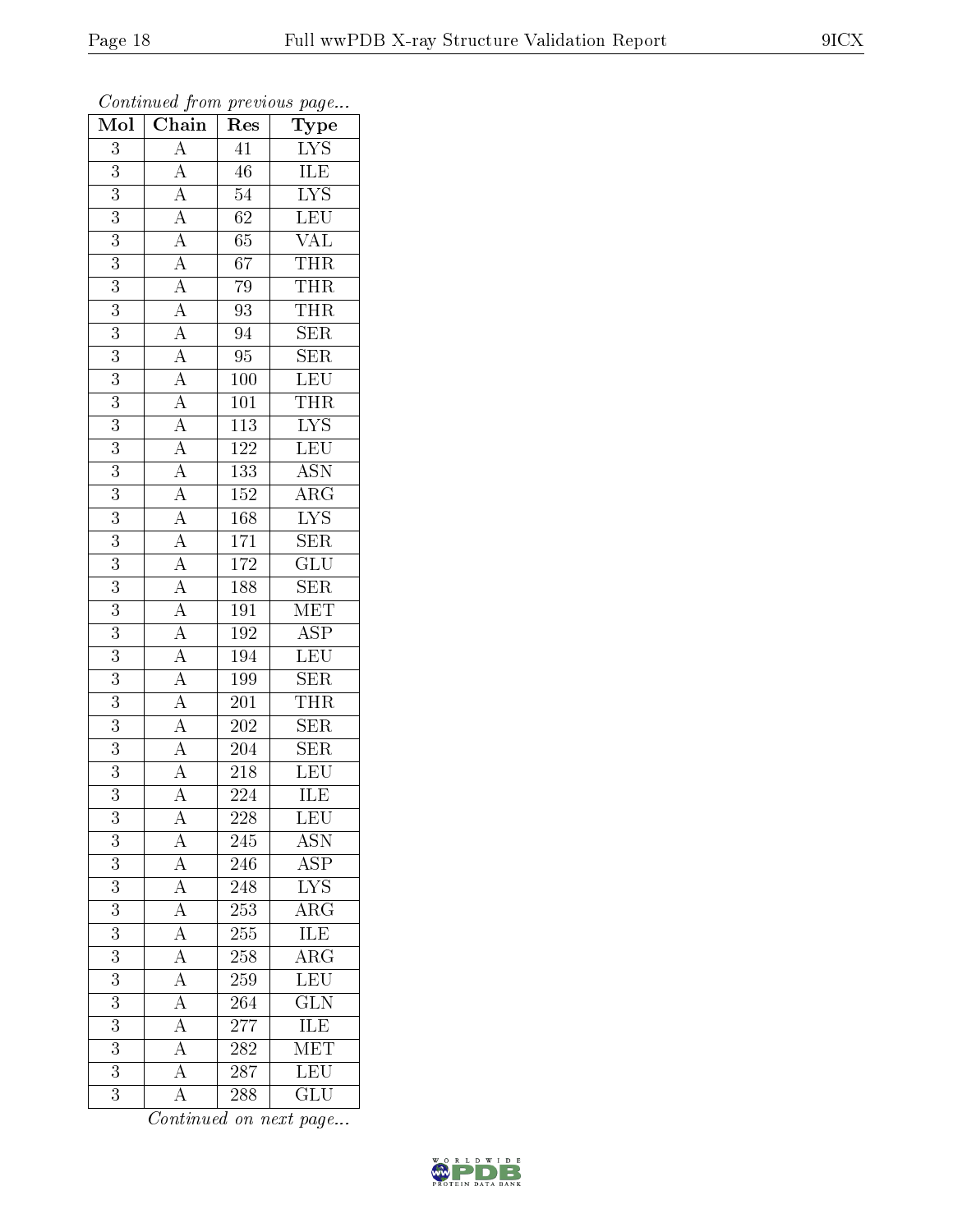| Mol | Chain            | Res | Type                 |
|-----|------------------|-----|----------------------|
| 3   | А                | 289 | <b>LYS</b>           |
| 3   | А                | 292 | THR                  |
| 3   | А                | 293 | <b>ILE</b>           |
| 3   | $\boldsymbol{A}$ | 294 | <b>ASN</b>           |
| 3   | А                | 303 | <b>VAL</b>           |
| 3   | $\overline{A}$   | 306 | <b>VAL</b>           |
| 3   | А                | 309 | GLU                  |
| 3   | А                | 311 | LEU                  |
| 3   | А                | 314 | <b>ASP</b>           |
| 3   | A                | 325 | TRP                  |
| 3   | А                | 331 | <b>LYS</b>           |
| 3   | А                | 335 | $\operatorname{GLU}$ |

Some sidechains can be flipped to improve hydrogen bonding and reduce clashes. All (19) such sidechains are listed below:

| Mol            | Chain              | Res | Type                      |
|----------------|--------------------|-----|---------------------------|
| 3              | A                  | 12  | <b>ASN</b>                |
| $\overline{3}$ | $\overline{A}$     | 28  | <b>ASN</b>                |
| 3              | $\overline{A}$     | 31  | <b>GLN</b>                |
| 3              | $\overline{\rm A}$ | 37  | ASN                       |
| $\overline{3}$ | $\overline{A}$     | 51  | <b>HIS</b>                |
| $\overline{3}$ | $\overline{\rm A}$ | 90  | <b>GLN</b>                |
| $\overline{3}$ | $\overline{A}$     | 98  | $\overline{\mathrm{ASN}}$ |
| 3              | $\overline{\rm A}$ | 133 | <b>ASN</b>                |
| $\overline{3}$ | $\overline{A}$     | 134 | <b>HIS</b>                |
| $\overline{3}$ | $\overline{A}$     | 136 | <b>GLN</b>                |
| 3              | $\overline{\rm A}$ | 157 | <b>GLN</b>                |
| $\overline{3}$ | $\overline{\rm A}$ | 212 | <b>HIS</b>                |
| 3              | $\overline{A}$     | 213 | <b>GLN</b>                |
| 3              | $\overline{\rm A}$ | 217 | <b>GLN</b>                |
| $\overline{3}$ | $\overline{A}$     | 245 | $\overline{\mathrm{ASN}}$ |
| $\overline{3}$ | $\overline{\rm A}$ | 252 | <b>HIS</b>                |
| $\overline{3}$ | $\overline{\rm A}$ | 264 | $\overline{\text{GLN}}$   |
| 3              | $\overline{\rm A}$ | 279 | <b>ASN</b>                |
| 3              | $\overline{\rm A}$ | 294 | $\operatorname{ASN}$      |

#### 5.3.3 RNA [O](https://www.wwpdb.org/validation/2017/XrayValidationReportHelp#rna)i

There are no RNA molecules in this entry.

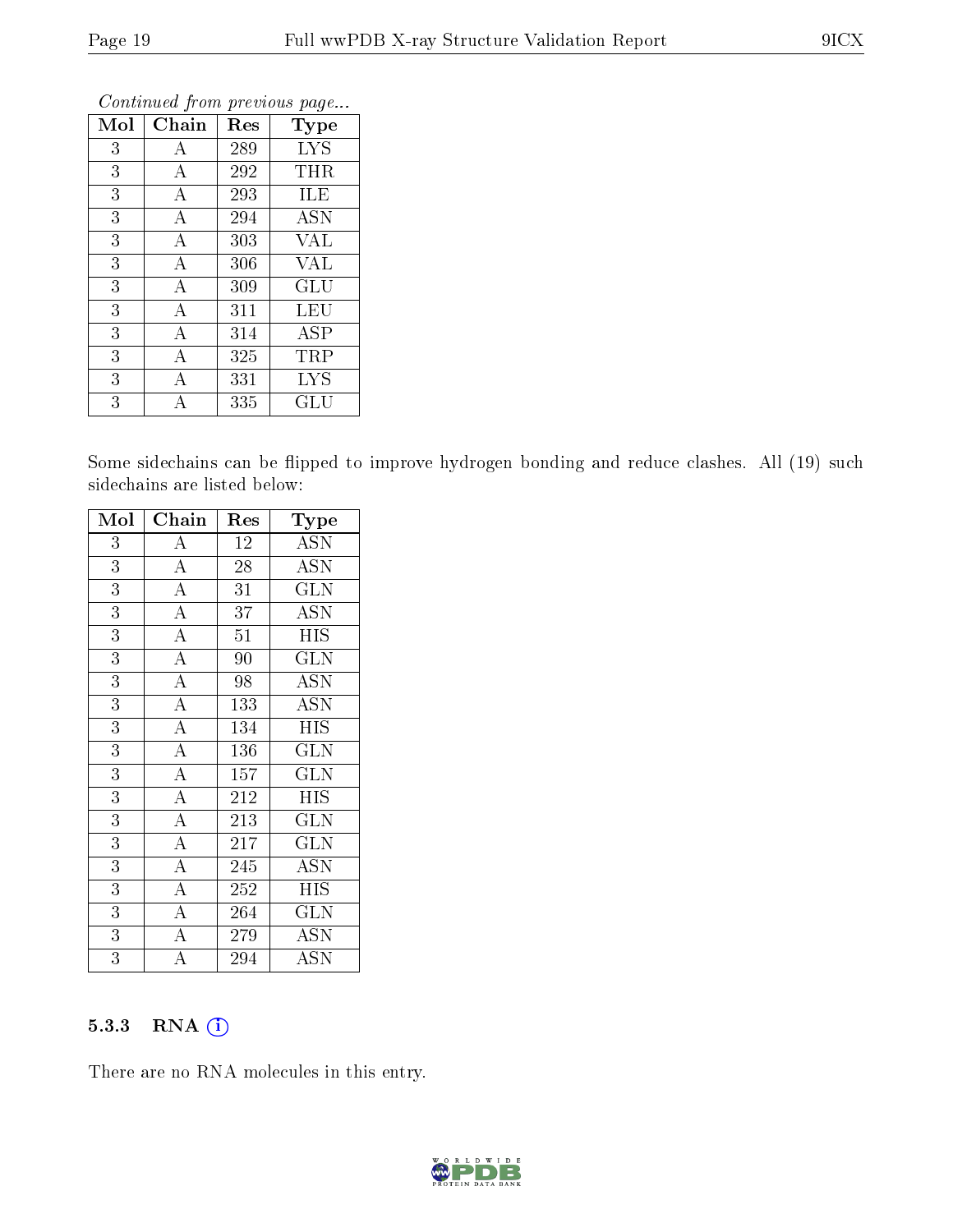#### 5.4 Non-standard residues in protein, DNA, RNA chains (i)

There are no non-standard protein/DNA/RNA residues in this entry.

#### 5.5 Carbohydrates  $(i)$

There are no carbohydrates in this entry.

#### 5.6 Ligand geometry (i)

Of 2 ligands modelled in this entry, 2 are monoatomic - leaving 0 for Mogul analysis.

There are no bond length outliers.

There are no bond angle outliers.

There are no chirality outliers.

There are no torsion outliers.

There are no ring outliers.

No monomer is involved in short contacts.

#### 5.7 [O](https://www.wwpdb.org/validation/2017/XrayValidationReportHelp#nonstandard_residues_and_ligands)ther polymers  $(i)$

There are no such residues in this entry.

#### 5.8 Polymer linkage issues  $(i)$

There are no chain breaks in this entry.

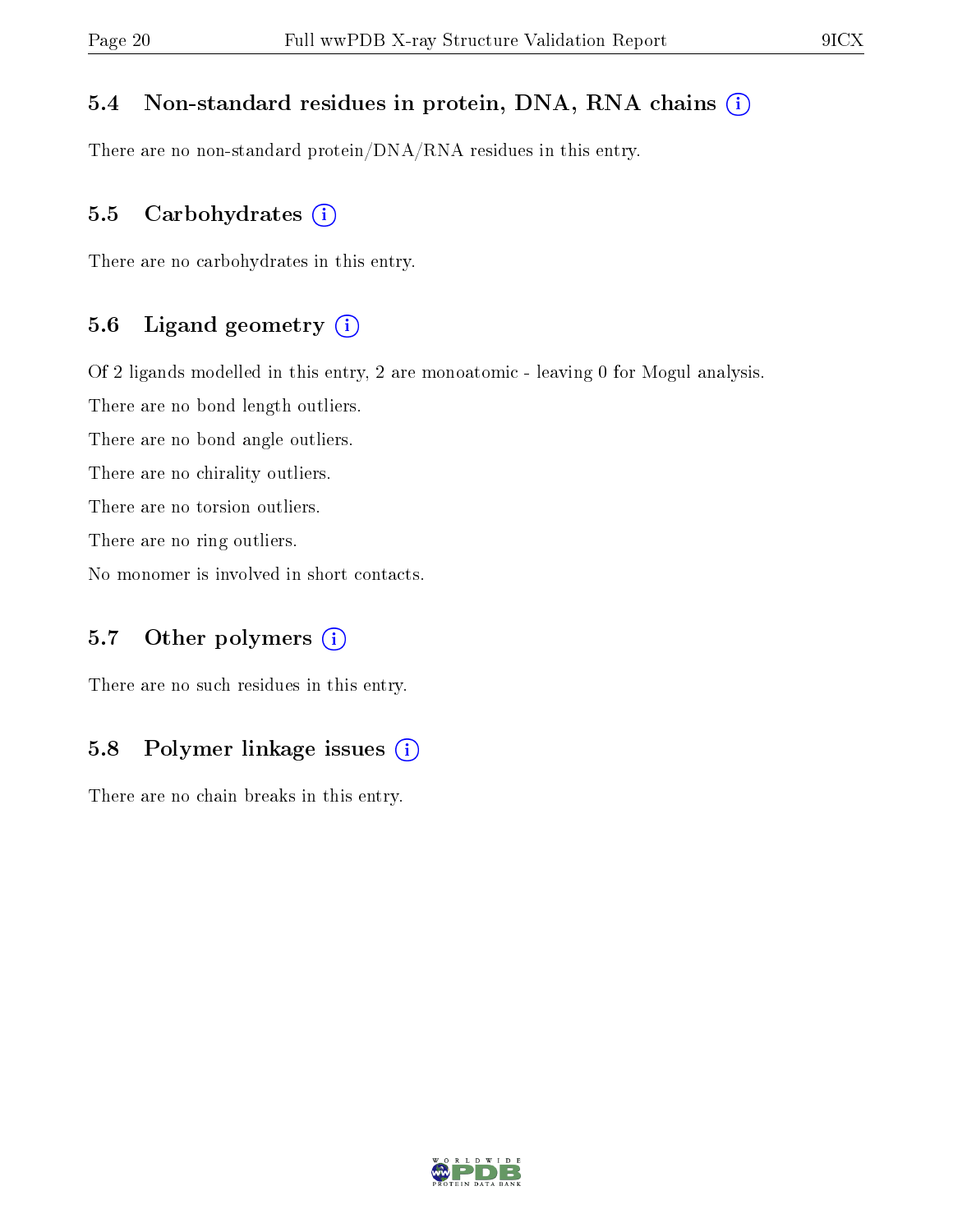## 6 Fit of model and data  $\circ$

### 6.1 Protein, DNA and RNA chains (i)

In the following table, the column labelled  $#RSRZ>2'$  contains the number (and percentage) of RSRZ outliers, followed by percent RSRZ outliers for the chain as percentile scores relative to all X-ray entries and entries of similar resolution. The OWAB column contains the minimum, median,  $95<sup>th</sup>$  percentile and maximum values of the occupancy-weighted average B-factor per residue. The column labelled  $Q< 0.9$  lists the number of (and percentage) of residues with an average occupancy less than 0.9.

| Mol            | Chain | Analysed        | ${ <\hspace{-1.5pt}{\mathrm{RSRZ}} \hspace{-1.5pt}>}$ | $\rm \#RSRZ{>}2$ |     | $OWAB(A^2)$    | $\rm Q\textcolor{black}{<}0.9$ |
|----------------|-------|-----------------|-------------------------------------------------------|------------------|-----|----------------|--------------------------------|
|                |       | $6/6$ (100\%)   | $-1.43$                                               | $\vert$ 100      | 100 | 25, 29, 48, 61 |                                |
| $\overline{2}$ | P     | $6/6$ (100\%)   | $-1.59$                                               | 100              | 100 | 27, 30, 32, 34 |                                |
|                |       | $324/335(96\%)$ | $-1.04$                                               | 100              | 100 | 9, 37, 81, 100 |                                |
| All            | All   | $336/347(96\%)$ | $-1.05$                                               |                  | 100 | 9, 36, 81, 100 |                                |

There are no RSRZ outliers to report.

#### 6.2 Non-standard residues in protein, DNA, RNA chains  $(i)$

There are no non-standard protein/DNA/RNA residues in this entry.

#### 6.3 Carbohydrates (i)

There are no carbohydrates in this entry.

#### 6.4 Ligands  $(i)$

In the following table, the Atoms column lists the number of modelled atoms in the group and the number defined in the chemical component dictionary. The B-factors column lists the minimum, median,  $95<sup>th</sup>$  percentile and maximum values of B factors of atoms in the group. The column labelled  $Q < 0.9$  lists the number of atoms with occupancy less than 0.9.

| Mol |  |     |      |      | $\boxed{\text{Type}$ Chain Res Atoms RSCC RSR B-factors $(A^2)$ Q<0.9 |  |
|-----|--|-----|------|------|-----------------------------------------------------------------------|--|
|     |  | 342 | 0.97 | 0.09 | 45,45,45,45                                                           |  |
|     |  | 341 | 0.99 | 0.04 | 21.21.21.21                                                           |  |